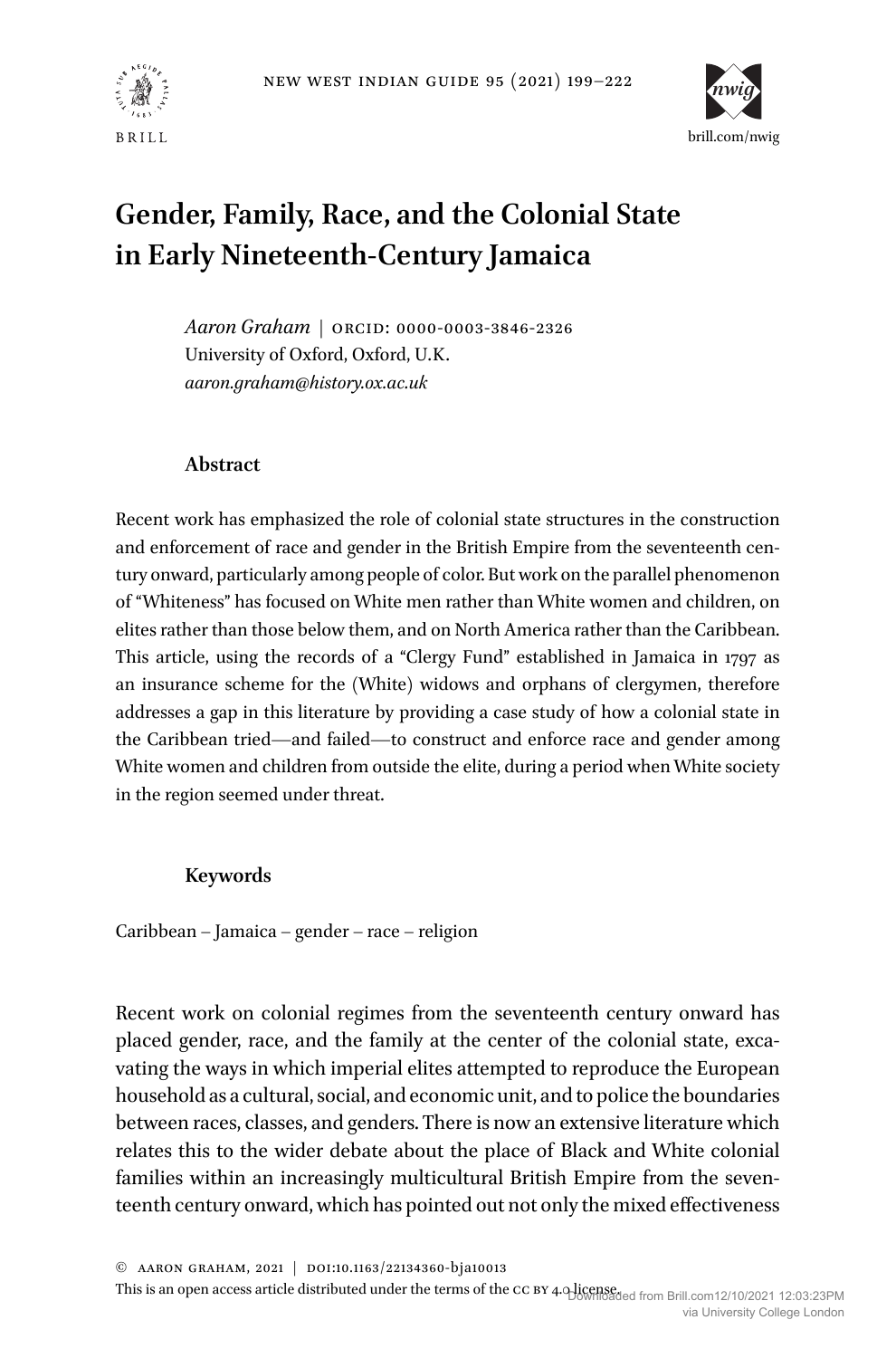of these state structures but also their long-term consequences for the construction of racial identities. Recent work has begun to explore the parallel phenomenon of "Whiteness," but it has largely focused on the experiences of White men rather than White women and children; on members of the elite such as planters rather than those below it; and on Whites living in North America, despite the central role played by Caribbean colonies in the formation of the cultural and racial attitudes of North American slavery. The survival of records from a "Clergy Fund" in Jamaica in 1797 to support the widows and orphans of White clergymen makes it possible to begin to correct this. As Durba Ghosh has shown in her study of a similar fund in India for soldiers' dependents, such schemes were relatively small parts of the wider colonial state, but in delineating the boundaries of their eligibility they "raised larger concerns about what was required to be a British subject, their rights, and the question of race" (Ghosh 2003b:3). In Jamaica, the Clergy Fund helped to reinforce the symbolic role of White women and children as the virtuous and vulnerable counterpoises to the moral and sexual corruption of Black enslaved women, a process limited only by the underlying weakness of the colonial state and the intervention of greater priorities.

#### **1 Historiography**

By bringing together various studies of "the centrality of white male privilege, marital strategy and concubinage to the establishment and legitimisation of European authority in colonies and outposts across the globe," and the "hybrid forms of local authority that were used to managed everyday social and intimate relations," Kathleen Wilson argued in 2011 for a new view of state formation in Britain and the imperial world in the eighteenth and nineteenth centuries (Wilson 2011:1295–96, 1313–19). Shifting the focus from the orthodox loci of power and governance such as taxation, warfare, and trade, her study of the colonial state in frontiers such as India and Jamaica revealed a common factor, namely that "issues of population, sexual and family regulation, and national belonging loomed large in the dynamics of local governance" (Wilson 2011:1296). Its power was used to impose European norms of gender, race, and class, in particular the restriction of women to defined and limited gender roles focused on domesticity; the creation of strict barriers in sexual relations between different races to prevent mixed-race offspring; and the construction of hierarchies of deference between enslaved and free peoples.1 This comple-

<sup>1</sup> Bush 1981; Ghosh 2003a; Hardwick, Pearsall & Wulf 2013; Wulf 2010:238–47.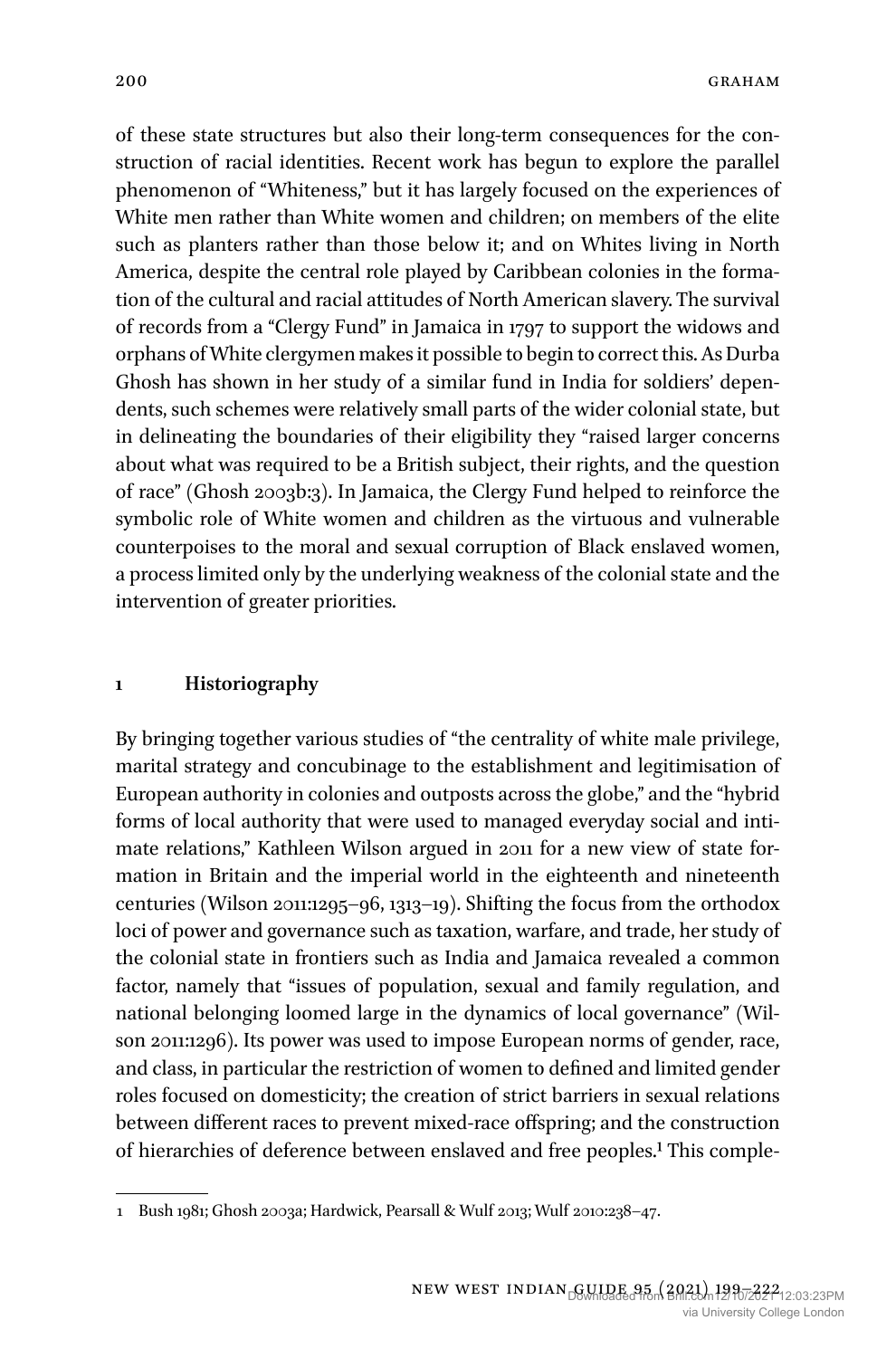ments traditional studies of colonial state formation and state capacity which focus on warfare and taxation and the role of Jamaica, for example, as one of the "colonial sinews of imperial power" in the Caribbean.2The history of the Clergy Fund offers an opportunity to develop this analysis further by examining how the administrative and financial mechanisms, developed in part for warfare, were used to delineate and reinforce the status of an overlooked group within Jamaica—White women and children—as well as a range of other functions.

As has already been noted, in recent years the role of the colonial states in the West Indies in controlling the bodies and status of men and women, both Black and White, free and enslaved, has received considerable attention. Most of this research has focused though on slaves and free people of color; the related efforts of planters to control fertility; reproduction and the family lives of the women caught up in this system; and the social institutions such as prisons, hospitals, and asylums used to try to back up these efforts.3 Wideranging gender and racial provisions within the slave codes and discriminatory legislation were aimed at Black women and children, and institutions of the colonial state such as prisons, hospitals, and asylums were used with mixed success to support these efforts to enforce behavior deemed to be appropriate.4 "The experience of white women in the English West Indies, however," notes Natalie Zacek, "has remained largely invisible" (Zacek 2009:329). Despite their small numbers—for various demographic reasons, women were always outnumbered by men, in a White community itself always outnumbered by the Black population—they were nevertheless of disproportionate symbolic and cultural importance. By 1800, they were not only expected to meet metropolitan standards of female politeness and sensibility but also to meet an additional criterion of "upholding racial and imperial hierarchies by emblematizing the supposed superiority of white morality and literally reproducing Englishness and whiteness" (Zacek 2009:333). A study of the Clergy Fund demonstrates how the Jamaican state tried to put these expectations into practice and avoid the embarrassment of White women and children failing to meet these standards.

The problem facing colonial regimes, Zacek argues, was that White women also threatened "to subvert these hierarchies by the possibility that, in an allegedly corrupting tropical environment [they] might come to behave in ways

<sup>2</sup> Graham 2017; Manning 1966; O'Shaughnessy 2000:34–57, 167–200; Pares 1963; Spurdle 1962.

<sup>3</sup> Altink 2007; Burnard 2004:210–40; Bush 1981; Fuentes 2016; Livesay 2018; Mair 2006:41–97, 190–317; Newman 2018; Paugh 2017; S. Turner 2017; Vasconcellos 2015; Walker 2020.

<sup>4</sup> Altink 2001; Fryar 2016; Hogarth 2017; M. Jones 2008; Paton 2004, esp. 100–34; Smith 2014:6– 152.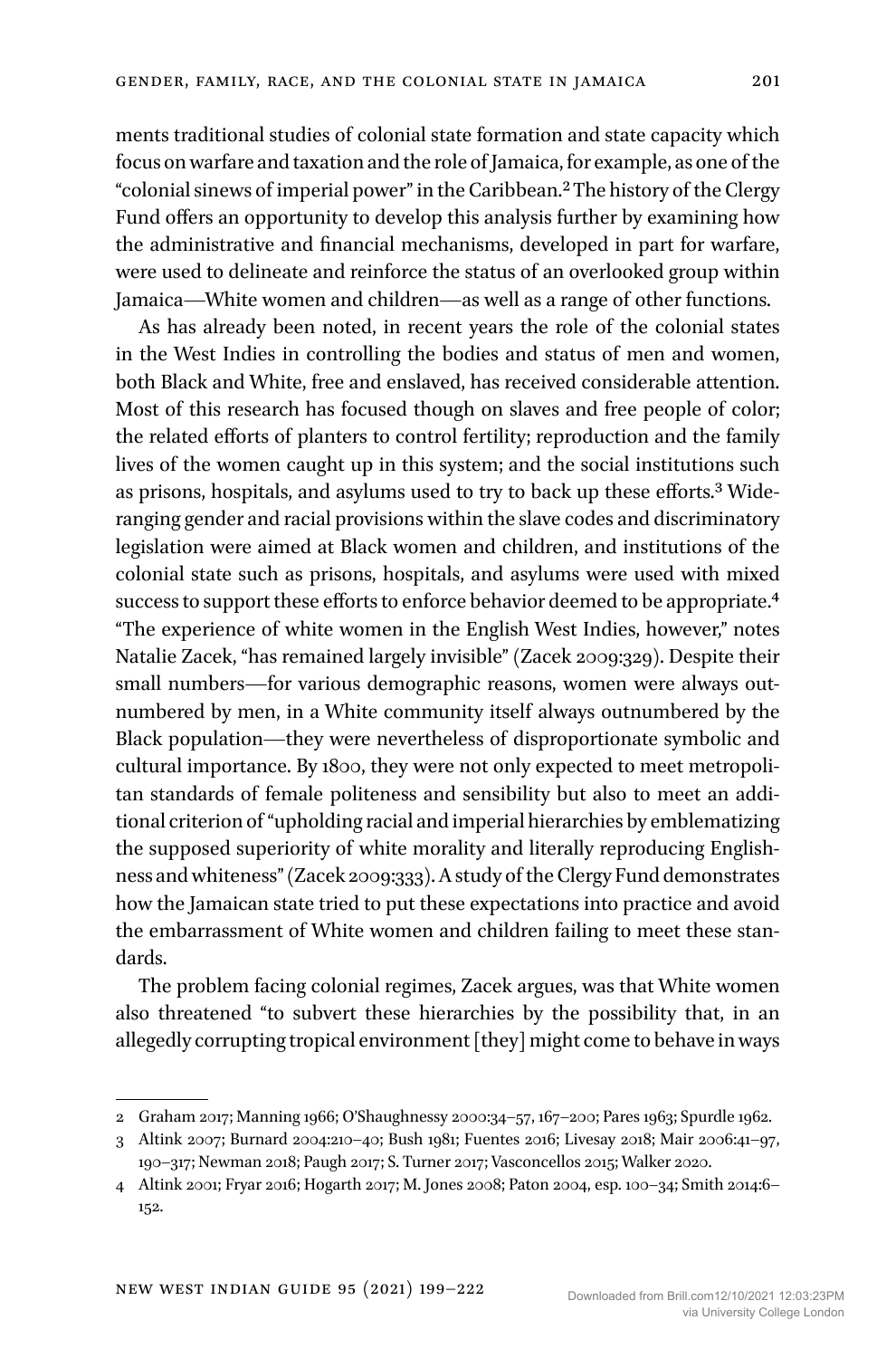inappropriate for [their] race and gender" (Zacek 2009:333). This tension was greatly magnified under abolitionist pressure after 1800. British metropolitan opinion had always been at best ambivalent about the unrestrained sexuality of the planter classes, their irregular relations with non-White women, and the production and acknowledgment of mixed-race offspring, but by this period such conduct had become an important part of the abolitionist critique of slavery on the basis that it corrupted the morality of both slaves and slaveowners.5 Planters were already concerned about the potential for relationships between White women and Black men to undermine the racial boundaries of slave society but now faced additional pressure to preserve and elevate the status of White women as the guarantors of domestic morality, racial division, and social hierarchy. Daniel Livesay has argued that the tolerance for racial diversity in families was already becoming restricted by this period, with the integrity of the White family now seen as both a reason for and product of moral reform (Livesay 2018:232–397).

The Clergy Fund was thus founded at a moment when the status of White women and children was becoming particularly prominent, and thus an important area for the exercise of political power. Assessing attitudes and expectations of White women and families in the Caribbean though, let alone the extent to which the colonial state was able to regulate and circumscribe their conduct, has been complicated by a lack of material. Zacek, Walker, and others have shown with correspondence, diaries, and other sources how the various patriarchal elements of English common law were incorporated into colonial statutes and regulated the conduct of White women, and several studies have shown how poor relief in particular was employed in Jamaica, Barbados, and South Carolina to control White women outside the elite (Mair 2006:3-35, 101–5, 139–56; Walker 2020, esp. pp. 25–165; Zacek 2010:170–205). By refusing support to White women who had formal or informal relationships with Black men, planters turned this element of the colonial state into "an important and hitherto unheralded part of the gel that united White society."6 During the scandal of the Manning divorce in 1741, Jamaican elites used the power of the assembly to punish Elizabeth Manning with social death for her alleged sexual relations with a Black man (Burnard 2002). On the other hand, recent work on theWhite family inJamaica suggests that there were also limits on the effectiveness of the colonial state. Daniel Livesay and Christer Petley have shown how the West Indian family still accommodated degrees of racial difference even

<sup>5</sup> Barash 1990; Burnard 2006; Bush 1981; Mackie 2006; Mair 2006:3–40, 101–85; Newman 2010; Wilson 2003:129–68; Yeh 2006.

<sup>6</sup> Forde-Jones 1998; C. Jones 2007:13–79; Lockley 2005:976; Mair 2006:135–48.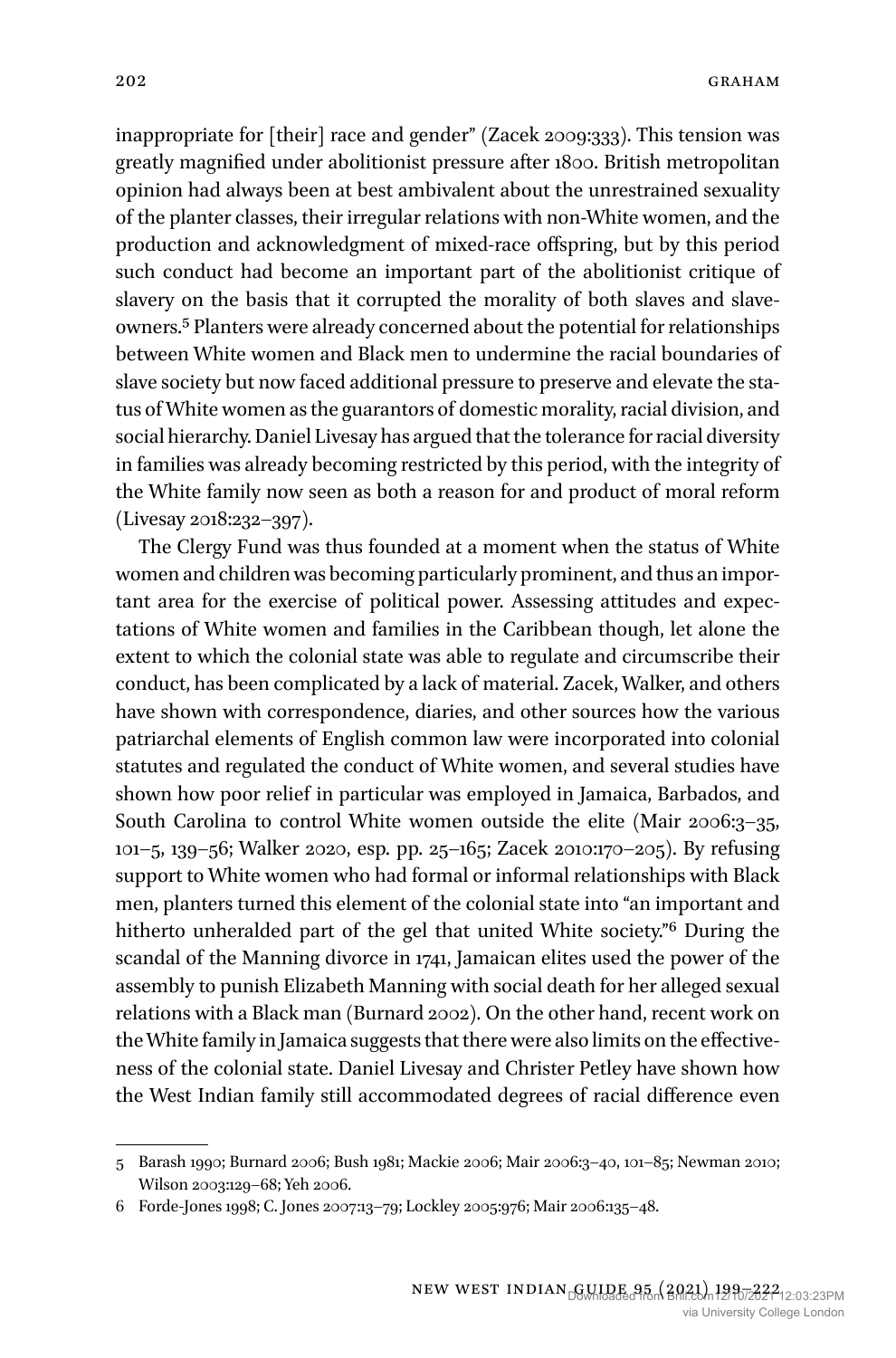in the late eighteenth century, and recent work by Walker and others emphasizes that White women could still exercise substantial autonomy within the law as wives, widows, executors, and trustees.7 More detailed studies, however, are rare, especially for White women outside the ranks of the elite.

This is due at least in part to a lack of records, since the survival of materials from colonial states in the British West Indies is patchy (Brereton 1998). However, the presence in the Jamaica Archives of records from the Clergy Fund in Jamaica in the early nineteenth century offers a unique opportunity to see how, and how effectively, the colonial state in Jamaica met its ambitions (Anonymous 1841:1–9; Minter 1990:39–42, 126–29). As noted at the start, Ghosh has used the study of a similar fund in the East Indies to draw wider conclusions about how race, gender, and family was delineated by the colonial state, and its complex and even sometimes contradictory priorities, which tended to muffle efforts to use these funds to impose proper standards of conduct (Ghosh 2003b). Eve Rosenhaft also identified very similar dynamics within German widows' funds during the same period, while the Clergy Fund of Jamaica had several other important predecessors in Britain and North America which nevertheless differed greatly in some respects and can help to pick out what was distinctive about the Jamaican institution (Rosenhaft 2004 and 2006).8 Although less can be said than one might like about the widows and children themselves, the records of the fund do show clearly enough how they were regarded by the (male) architects of the colonial state inJamaica, how that state worked to reflect and reinforce those perceptions, and the factors which frustrated or limited the exercise of this power.

### **2 Foundation, 1797**

The Clergy Fund was established in 1797 by an act of the Jamaican house of assembly to provide pensions for the widows and orphans of clergymen from the Church of England who had died whilst they were in Jamaica. Ten percent of their salaries would be deducted each year and paid into a fund which would provide the pensions, with the whole process being overseen by a Board of Trustees appointed from the island's political and ecclesiastical elite. Widows would receive pensions until they died; boys would receive an allowance until

<sup>7</sup> Burnard 1991; Josephs 2015; Livesay 2018:20–232; Pearsall 2003; Petley 2005; Sturtz 1999; Walker 2020.

<sup>8</sup> For earlier funds in Britain and North America, see below. I am not aware of similar schemes elsewhere in the British Caribbean.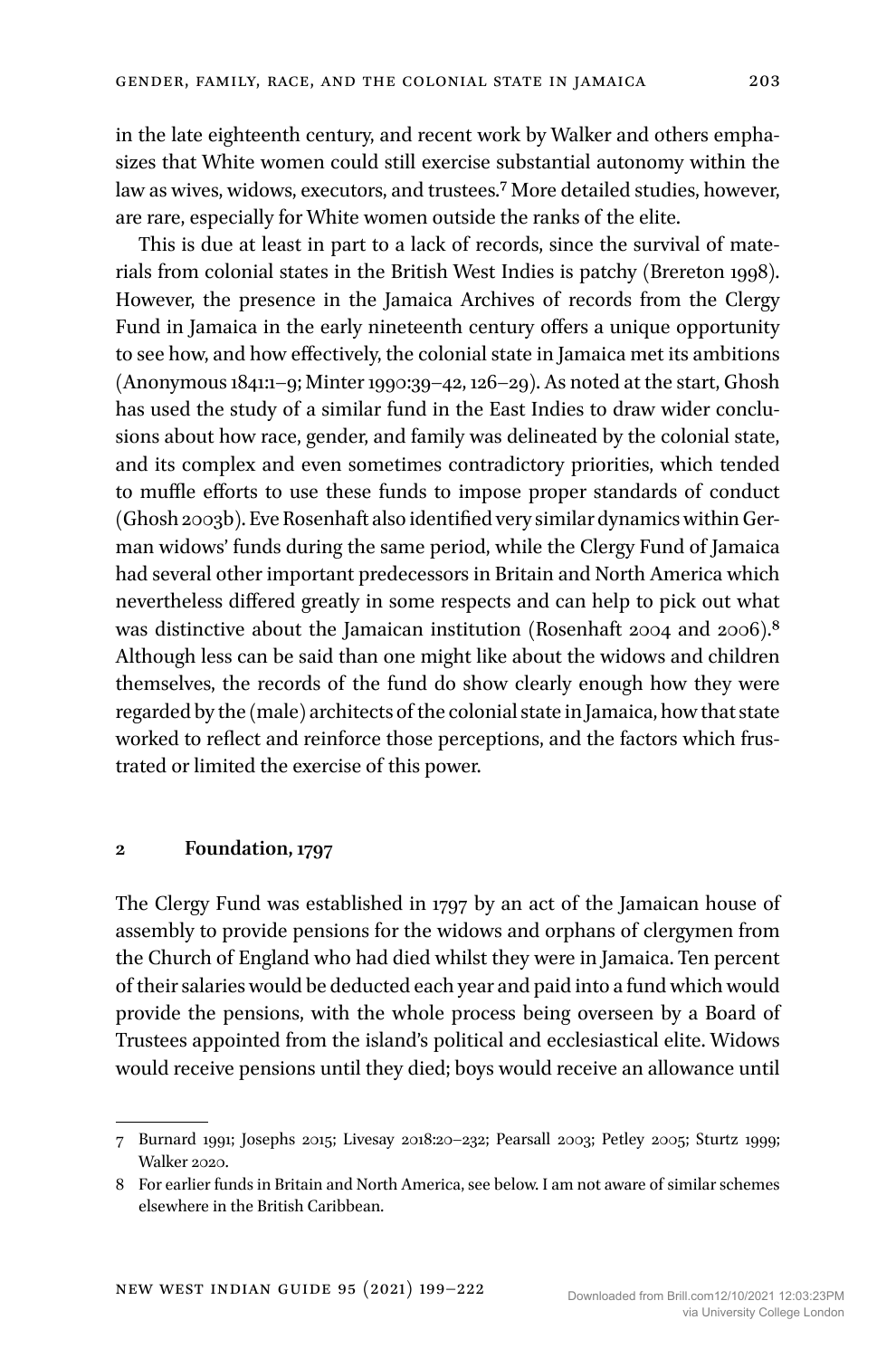they were 16 years old; and girls until they reached 21 or married. Various aspects were modified in subsequent acts of 1821 and 1845, but the essentials remained unchanged. It had numerous precedents and was mainly intended to buttress the Church of England in Jamaica. This was the established Church of the island, ministering in principle to a population in 1800 of about 15,000 Whites, 30,000 "free people of color," and about 300,000 slaves.9In reality, it was grossly unprepared to meet these demands; faced competition from Moravian, Baptist, and Methodist missionaries; and was especially tarred by its complicity with the slave-owners on the island. There were about 20 parishes on the island by 1800, each with a rector. Most owned slaves, as domestic servants or as laborers on glebe land attached to the parishes, and most therefore either reluctantly accepted slavery or openly supported it, as in the case of vocal proslavery clerics John Lindsay and George Wilson Bridges.10 Though framed as a response to these deep-seated problems, and ostensibly intended to reform the character of the Church of England in Jamaica, the Fund was in fact a manifestation of several other factors and intentions, which limited its impact from the outset.

The Fund was a product firstly of the growing power and ambitions of the Jamaican assembly. By 1800 this was by far the most active colonial legislature in the British Atlantic and was passing a range of acts which were extending its power deeper and deeper into the economy, society, and culture of the island, and with greater efficiency than ever before.<sup>11</sup> This increase was driven mainly by fiscal and military legislation, which accounted for more than half of total legislative output, but at least a further third covered a growing range of social and economic areas, including religion. Having passed an act in 1748 to regulate clerical livings, for instance, the assembly passed other acts in 1770 and 1773 to encourage ministers to come to the island and to enable local parishes to raise money for providing proper churches, parsonages, and cemeteries.<sup>12</sup> The Clergy Fund also, secondly, reflected the broader administrative ambitions of the house of assembly in Jamaica. Whereas in Britain the bureaucratic business of running the fiscal-military state fell on the shoulders of the civil service, which was responsible to the Crown rather than Parliament, colonial assemblies in the eighteenth century in both North America and the West Indies

<sup>9</sup> Brathwaite 1971:23–25; Dunn 1972:300–34; Minter 1990:11–140, 188–290; M. Turner 1982:3– 14.

<sup>10</sup> Dunkley 2011; Glasson 2012, esp. 199–232; Higman 2011; Minter 1990:34–39, 140–60.

<sup>11</sup> Graham 2017; Graham 2018a; Graham 2018b; Manning 1966:127–39.

<sup>12</sup> *Laws of Jamaica* 1802–24, i:337–39 (21 Geo. ii c. 6); *Laws of Jamaica* 1802–24,1802–24, ii:98– 99 (11 Geo. iii c. 16) and 131–3 (14 Geo. iii c. 13); Minter 1990:23–28. For an example of the critiques that may have given rise to these reforms, see Long 1774, II:234-40.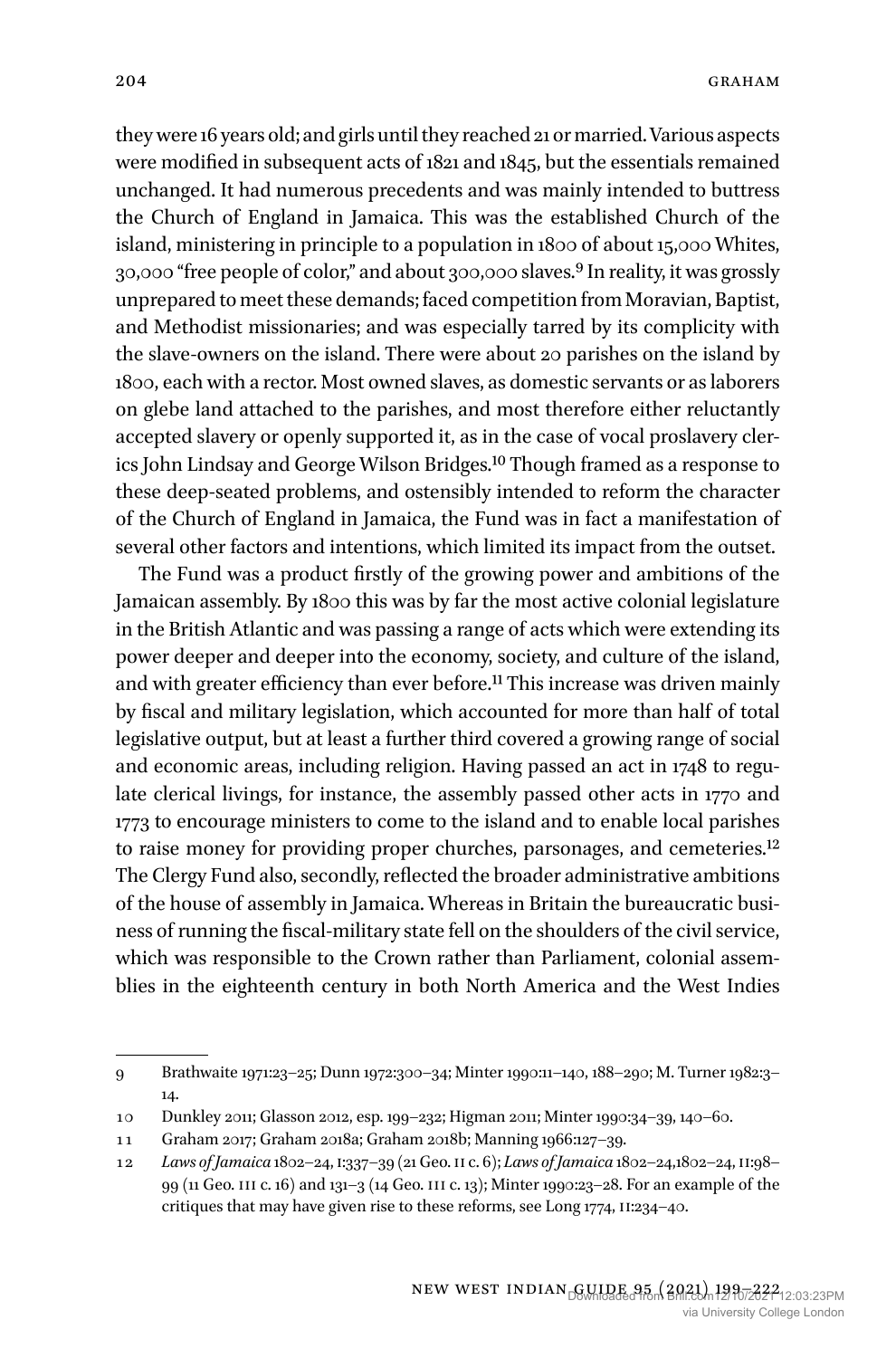took for themselves a wide range of these functions. In Jamaica, matters such as colonial finance, public works, and correspondence with the island agent were all managed through committees of the assembly, and Frederick G. Spurdle has noted how, "in any scheme of consequence to be met out of the public purse, the legislature tended to usurp the power of the executive in carrying it out" (Spurdle 1962:127–46; see also Brathwaite 1971:6–12, 40–59 and Manning 1966:61–73). The context for the Clergy Fund was therefore one in which the assembly and the political elites who controlled it were already asserting their power to direct the fiscal and military structures of the island and could redirect this power to effect a variety of changes in other spheres.

This can be seen by contrasting the structure of the Clergy Fund with its counterparts elsewhere in the British Atlantic. The primary model for a clerical charity was the Corporation of the Sons and Friends of the Clergy in England, which had been chartered by the Crown in 1678 "for relief of the poor widows and children of clergymen" (Best 1964; Cox 1978; Pearce 1904). It was imitated in 1743 by the Scottish Ministers'Widows Fund established by the General Assembly of the Church of Scotland and confirmed by an act of Parliament in 1744, which was copied in turn by the Presbyterian Ministers' Fund in Philadelphia in 1759 based on the "laudable example of the Church of Scotland," and the Corporation for the Relief of Widows and Children of Clergymen in British North America, established in 1768 by Anglican clergy there on the same lines (Brackenridge & Boyd 1988:7–30; Dunlop 1967 20, 24; Stowe 1934:19–33). In all these cases the initiative came from below, with trustees then petitioning the Crown, Parliament, or colonial assemblies for incorporation, often some years after their initial formation.13 By contrast, the Clergy Fund was a top-down creation of the assembly in Jamaica, and therefore a reflection of the strength and activist ambitions of the colonial state that had created it.

However, the Clergy Fund was also, thirdly, created as part of a package of measures intended by the assembly to shore up the slave society and undermine metropolitan abolitionists. Pressure had been building in Britain since the 1780s for the abolition of slavery, or at the very least the ending of the slave trade, and the assembly took an active part in rallying opposition, convening select committees in 1789, 1792, and 1804 and publishing their reports in Britain to bolster anti-abolitionist sentiment.<sup>14</sup> As noted above, one of the many cri-

<sup>13</sup> This also contrasts with the German widows' funds examined by Rosenhaft, which were often created from the top down by German states but relied on voluntary participation (Rosenhaft 2004).

<sup>14</sup> Brathwaite 1971:291–93; Fergus 2013:36–51, 95–97; Lambert 2005; Petley 2011; Ragatz 1928: 264–67; Ryden 2009:40–82, 186–215.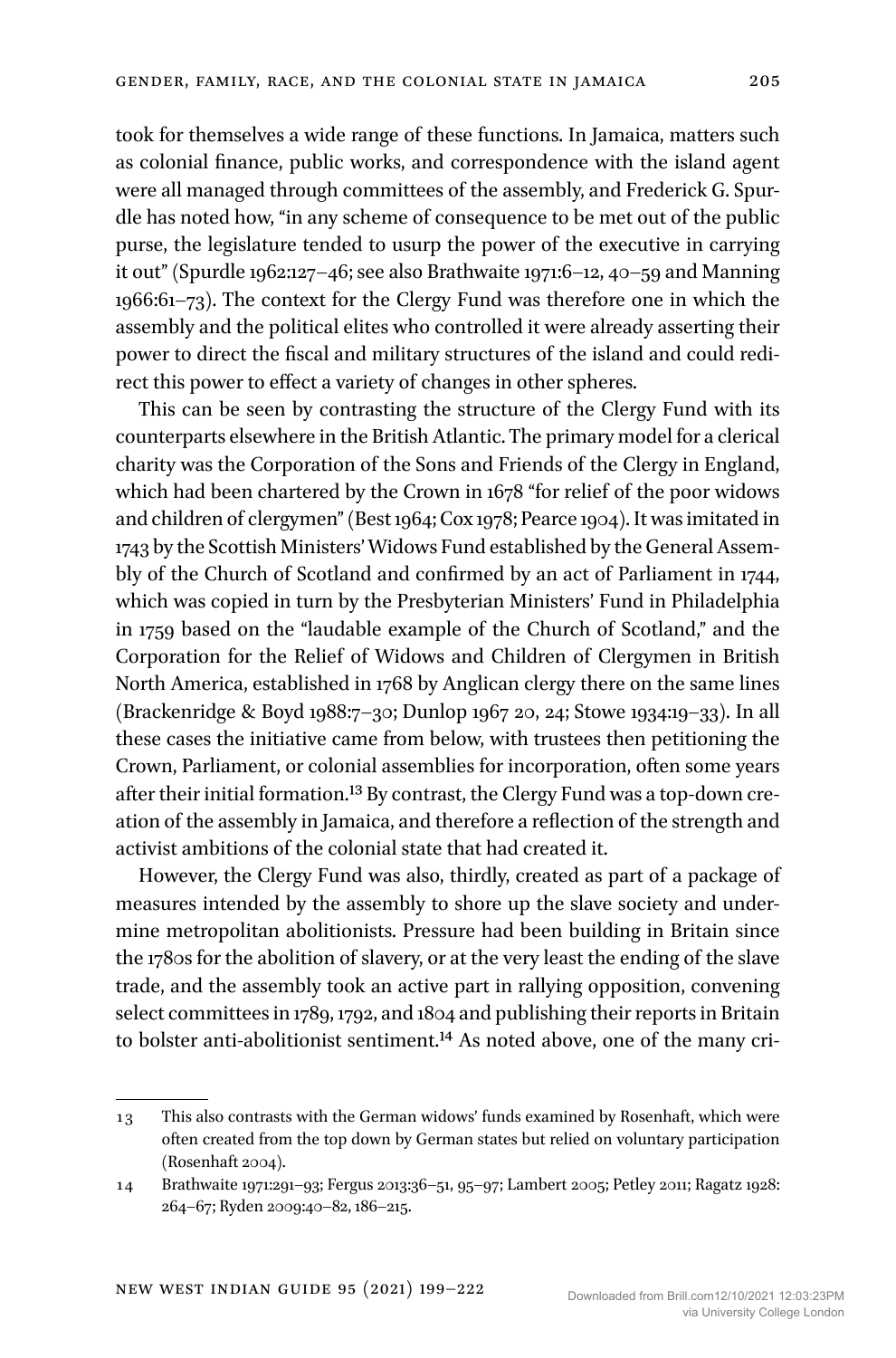tiques leveled by abolitionists was the disordered and corrupted state of morality and family on the island.15 Supporting and regulating the position and status of White clerical women and orphans helped to address such criticisms, not least because clerical families were increasingly seen in the metropole as the definitive models for others. Both Anglicans and Nonconformists expected the wives of clergymen in particular to embody female piety, domesticity, and philanthropy as well as a heightened sense of religious devotion commensurate with a clerical household, with the sons and daughters providing the next generation of clergymen and clerical wives.16 The protection of the clerical family therefore gained greater importance, and Davidoff, Hall, and Rosenhaft have all emphasized the leading role that clergymen thus played in developing life insurance schemes in Protestant Europe; "part of the[ir] appeal," Rosenhaft concludes, "may have lain in the fact that they made it possible [for them] not only to imagine but to realize a particular vision of marriage," centered on female domesticity, dependence, innocence, and vulnerability (Rosenhaft 2004:181; Davidoff & Hall 2002:213–15; C. Hall 2002:233–34). A measure to protect clerical families in Jamaica would therefore help to negate some of the most damaging criticisms by abolitionists about the White family in the West Indies.

The measure was thus highly instrumentalist, since it was restricted to Anglican clerical families and was primarily intended as a "a very great encouragement for clergymen with families to come to the island, and from whom, on every rational principle, might [therefore] be expected the more perfect performance of moral and religious duties and examples."17 It was therefore, fourthly, an aspect of a sustained campaign being waged by planters against the Nonconformist missionary groups in Jamaica, whom they blamed for persuading slaves to agitate for abolition or emancipation.18 Moravian, Methodist, and Baptist missionaries faced continual attacks, and the house of assembly even passed an outright ban on unlicensed preaching in 1802 aimed at undermining Nonconformist missionaries, though this was disallowed by the Colonial Office in London. Among the accusations leveled against the planters by abolitionists was thus a sustained complaint that they had refused to permit the conversion

<sup>15</sup> See above. For other—linked—moral critiques, see Petley 2012.

<sup>16</sup> Davidoff & Hall 2002:107–26,149–92, 346, esp. pp.123–26; C. Hall 2002:91–96,158,178;Jacob 2007:157–60; E. Major 2012; Yamaguchi 2014:13, 20–38, 45–71, 76–100.

<sup>17</sup> The National Archives of the United Kingdom (hereafter tna), co 140/88, *Votes of the House of Assembly* (hereafter*Votes*) 1797, pp. 29, 151–54; *Laws of Jamaica* 1802–24, iii:213–18 (38 Geo. iii c. 24); Anonymous 1841:4.

<sup>18</sup> Minter 1990:34–39, 209–24; A. Murray 1956:23–30; D. Murray 1965:26–30, 42–6; Petley 2009:69–71, 76–84; M. Turner 1982:3–18, 105–26.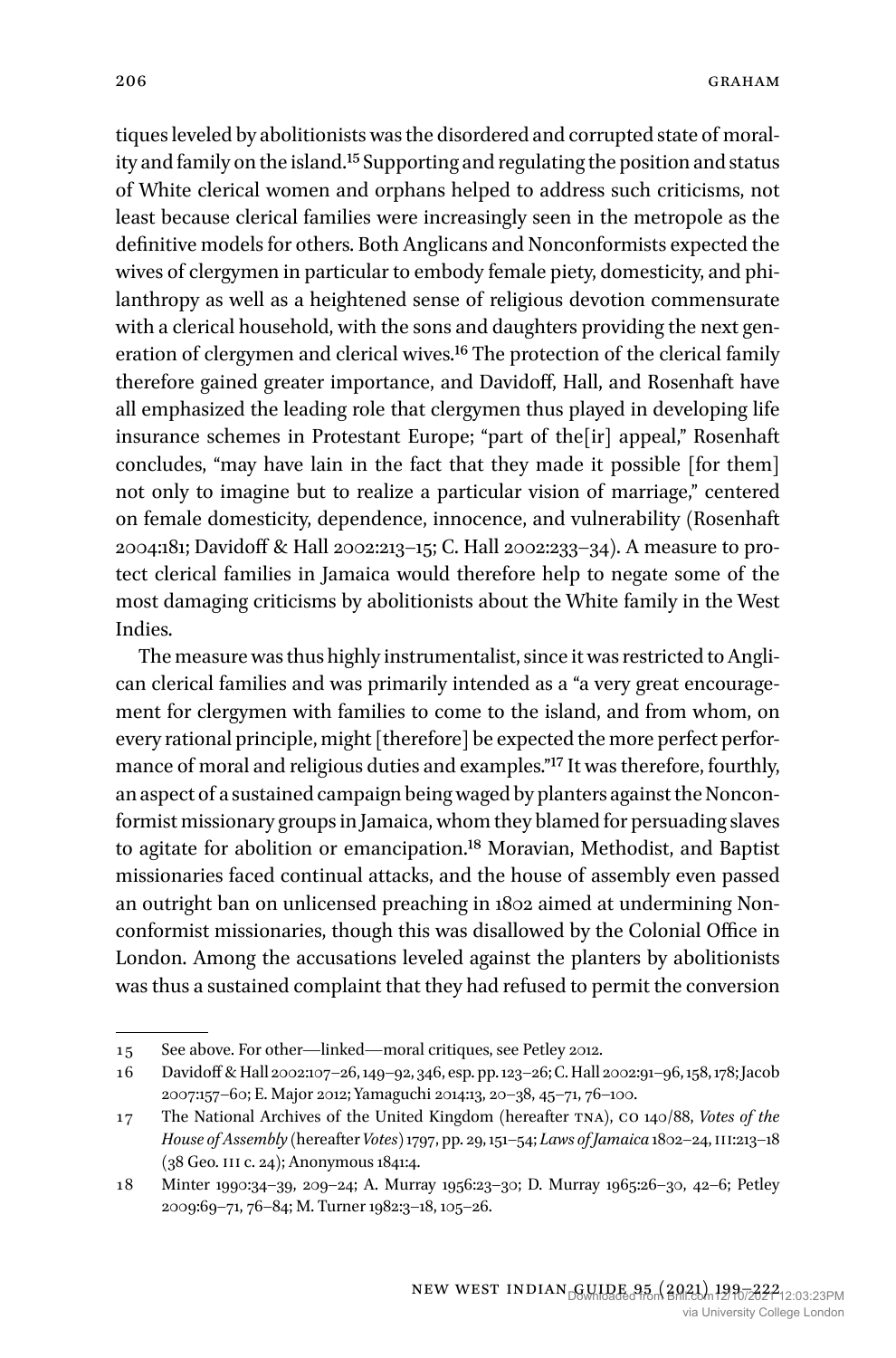of the Black population, who had been kept in ignorance and sin as a result, and that the White population were themselves both morally and racially corrupted through their lack of religious observance.19 The Clergy Fund was part of a wider package of measures intended by the island to meet both of these abolitionist criticisms by centering religious activity in the Church of England at the expense of Nonconformists, while also appearing to work to bolster the standard of its clergy. This was because the Church of England was far more deeply wedded to slavery than other religious denominations, for the reasons stated above, despite the efforts of the abolitionist Beilby Porteus as Bishop of London, and could thus be trusted more than other denominations to minister to the Black population without encouraging them to challenge their status as slaves (Brown 2006:352–64).

The Clergy Fund was therefore part of a wider act passed in 1797 intended to raise the standard of the clergy across the board. Beyond tightening up the powers of individual parishes to raise taxes for the construction or maintenance of churches and parsonages, it consolidated the confusing mixture of stipends and fees paid to clergy by parishes, "[which] are inadequate to the support and maintenance of many of them," and replaced them with a uniform set of fees and a fixed stipend of J£420 per year, payable by the assembly out of colonial taxes rather than by the parishes.20 "As nothing can be more conducive to the preservation of the morals of the people … than regular instruction in the principles and doctrines of the Christian religion," the clergy were also now required to set aside a certain amount of time each Sunday to instruct slaves and free people of color in the Anglican faith, with its admirable stress on the legality and morality of slavery and the religious need for a perfect submission to the will of both God and the planter.<sup>21</sup> Acts of 1799, 1801, and 1804 consolidated and extended these measures and moved the powers to discipline the island clergy from Porteus as Bishop of London into the hands of an Ecclesiastical Commission, staffed by local commissaries and ostensibly intended for

<sup>19</sup> Brown 2006:331–91; A. Porter 2004:64–90; M. Turner 1982:1–30. In practice, the Nonconformist missionaries were generally at best quietist in their attitudes to slavery, and at worst actively complicit, but the crucial element here is the widespread perception that they were instigating abolitionist sentiments in the minds of their enslaved congregations.

<sup>20</sup> *Laws of Jamaica* 1802–24, iii:213–18 (38 Geo. iii c. 24). For the importance of the parsonage as a space for the clerical family, see Davidoff & Hall 2002:123–26 and Yamaguchi 2014:20–38. Throughout this period, £100 sterling was worth £140 in Jamaican currency  $(E).$ 

<sup>21</sup> *Laws of Jamaica* 1802–24, iii:213–18 (38 Geo. iii c. 24).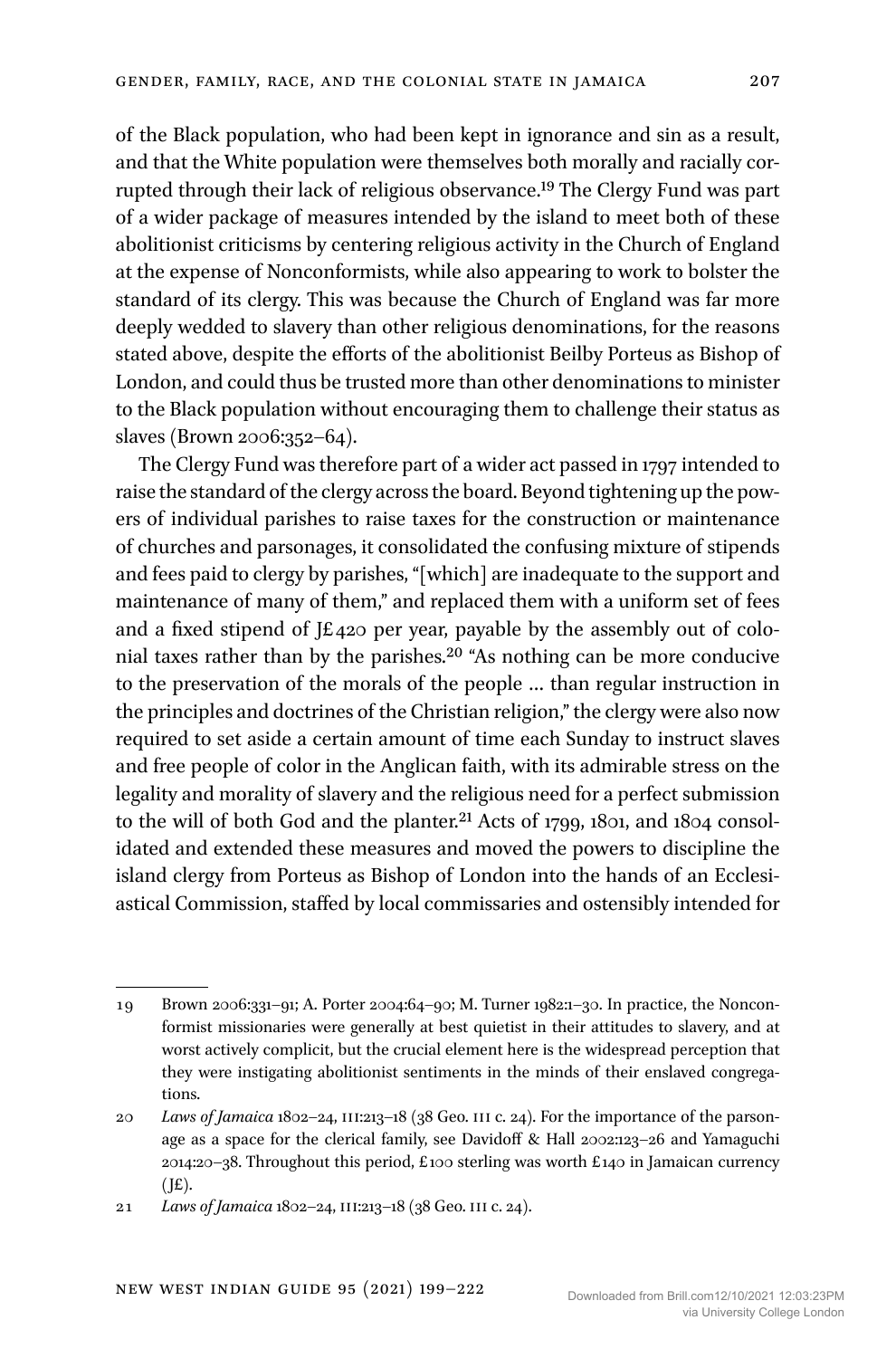### **3 Operations, 1797–1846**

The Clergy Fund was therefore the product of several overlapping priorities, where the desire to support clerical widows and orphans and preserve them from poverty was overshadowed by the aim of attracting clergy to the island, itself a cynical ploy to head off criticism from abolitionists and preserve slavery in Jamaica. Once the Fund was in operation, the trustees wrestled frequently with the contradictions this imposed. At no point between 1797 and 1846 were the trustees given enough funds by the legislature, even after it became clear that, like many other similar funds, they had grossly underestimated their outgoings. To preserve clerical families, the trustees were not only forced to cut stipends to a point which almost rendered the Fund moot but also to introduce a bureaucratic infrastructure for policing eligibility which excluded some widows and orphans from relief and potentially allowed them to fall into destitution. The survival of a minute book of the trustees for the years between 1797 and 1846 and a description book drawn up in 1846 for current annuitants makes it possible, despite the abbreviated nature of most entries, to draw several wider conclusions about family, gender, class, and race in the colonial state in Jamaica.23 These records suggest that although the legislators had clear ideas about the symbolic—and largely ornamental—position of White women and children in colonial society, which they wanted the colonial state to enforce and reinforce, the multiple incompatible priorities noted above limited its actual impact upon those White clerical families, who could nevertheless exercise a degree of agency in some cases to obtain the allowances to which they felt they were entitled.

<sup>22</sup> *Laws of Jamaica* 1802–24, iv:169; Brathwaite 1971:293–4; Minter 1990:109–12; *Laws of Jamaica* 1802–24, iii:290–91 (39 Geo. iii c. 30); *Laws of Jamaica* 1802–24, iv:137–41 (41 Geo. iii c. 27), and 168–74 (42 Geo. iii c. 13); *Laws of Jamaica* 1802–24, v:9–11 (45 Geo. iii c. 23). Minter (1990:112) notes that the new commission likewise failed to raise the standards of clerical life, for similar reasons.

<sup>23</sup> Jamaica Archives, Spanish Town, Jamaica (hereafter ja), 5/1/15/8 (Description Book, circa 1846) and 5/1/15/9 (Minutes of the Trustees for the Widows and Orphans of the Clergy, 1797–1846).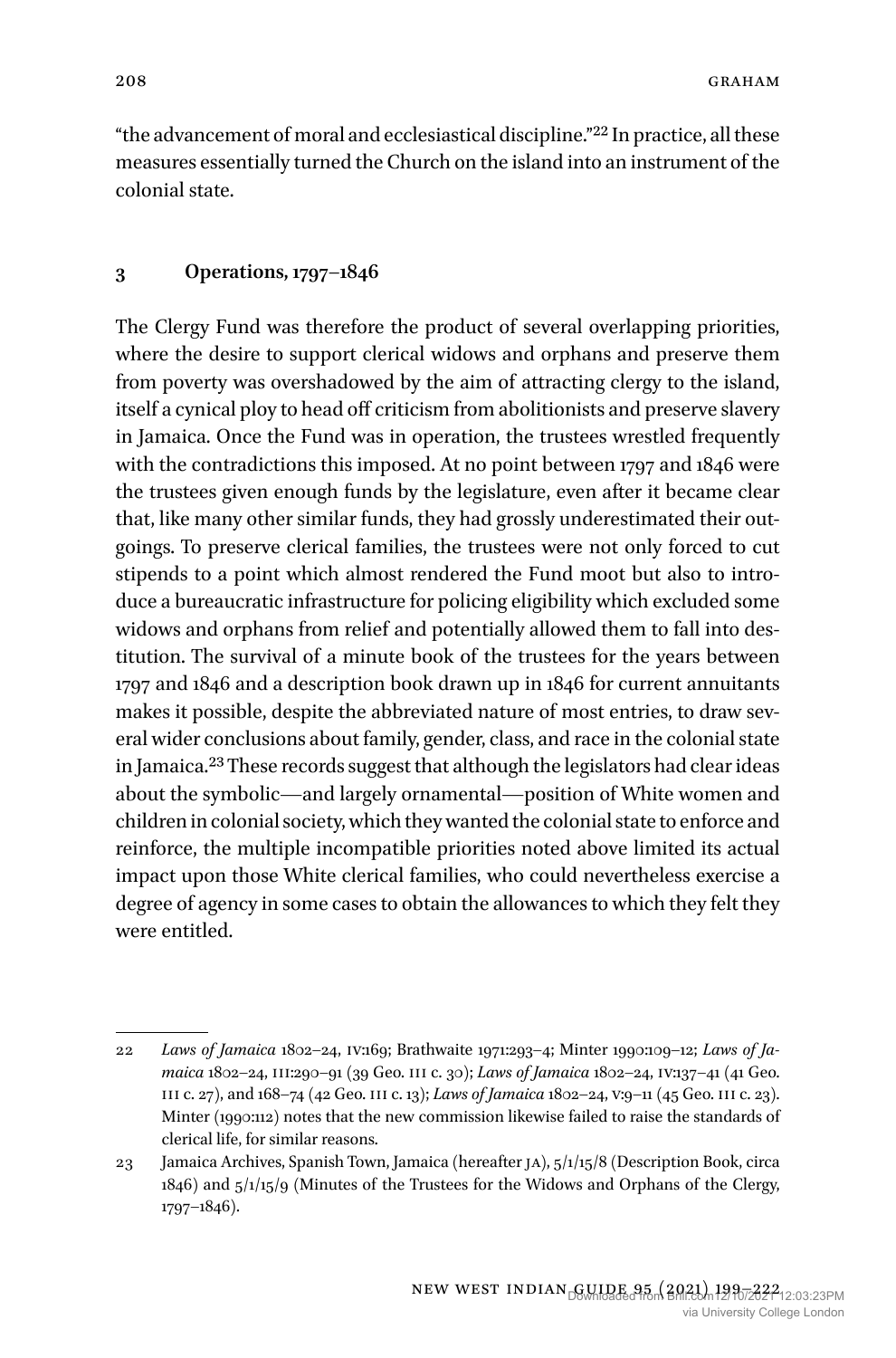Based on the minute- and the description-books, the island had by 1846 relieved some 35 widows and 88 children, at least 13 of them orphans.<sup>24</sup> As there were around 20 parishes on the island and a high turnover of incumbents, this suggests that the Fund was not reaching all those clerical families who were potentially eligible. Their personal circumstances varied widely.Widows on average joined the Fund when they were 41 years old, but Emma Dallas had been widowed at 33 and Mary Bunbury Fearon at 55. Children were 9 years old on average when they entered the Fund, and the average family had 2.3 children, but here too there was variation. Unfortunately, the description book was only sporadically updated as widows and children died, married, or came of age, making it difficult to establish the experience of most pensioners, but the entries suggest that widows spent on average about 26 years on the Fund. Very few notes on children have survived. Had they been regularly removed from the books, as the rules dictated, girls would have spent nearly 13 years on the Fund on average and boys just under 8 years, although it is evident that in some cases these rules were set aside. The books also sometimes included details about the current residence of the dependents. Twelve of the 16 widows in 1846 lived in Britain and the remainder in Jamaica, and all but 8 of the 46 children likewise lived in Britain. These variations exacerbated the problems facing the trustees, primarily the pressure to reduce spending, which had knock-on effects for the stipends they were able to offer pensioners to uphold their status and prevent them from slipping into destitution and debasement.

Between 1800 and 1850, the size of the Jamaican economy dropped, whereas the overall level of spending remained relatively constant, which led to unremitting pressure to trim all nonvital areas of expenditure such as the Clergy Fund (Eisner 1961:189–99; Graham 2017; D. Hall 1959:40–80). The Fund also seriously underestimated its obligations and failed to maintain a sufficient reserve. The West Indies were notorious for their very high rates of disease and mortality, manifested within White families by high rates of widowhood and remarriage (Burnard 1999; Sheridan 1985:185–221). The exact rates, however, were impossible to quantify. Preliminary studies into mortality were undertaken by military doctors in the 1790s to attempt to address the high level of wastage among regiments posted to the region, but these were restricted to young men rather than families and were not in general circulation (Buckley 1998:398–402; Sheridan 1985:11–16). As a result, many British and American insurers in this period refused to insure people living in the tropics, or else guessed at the premiums required to cover the uncertainty (Murphy 2010:33–37). The trustees of

<sup>24</sup> Anonymous 1841:9–11; ja, 5/1/15/9, "Minutes," p. 41; ja, 5/1/15/8, "Description Book," 1846.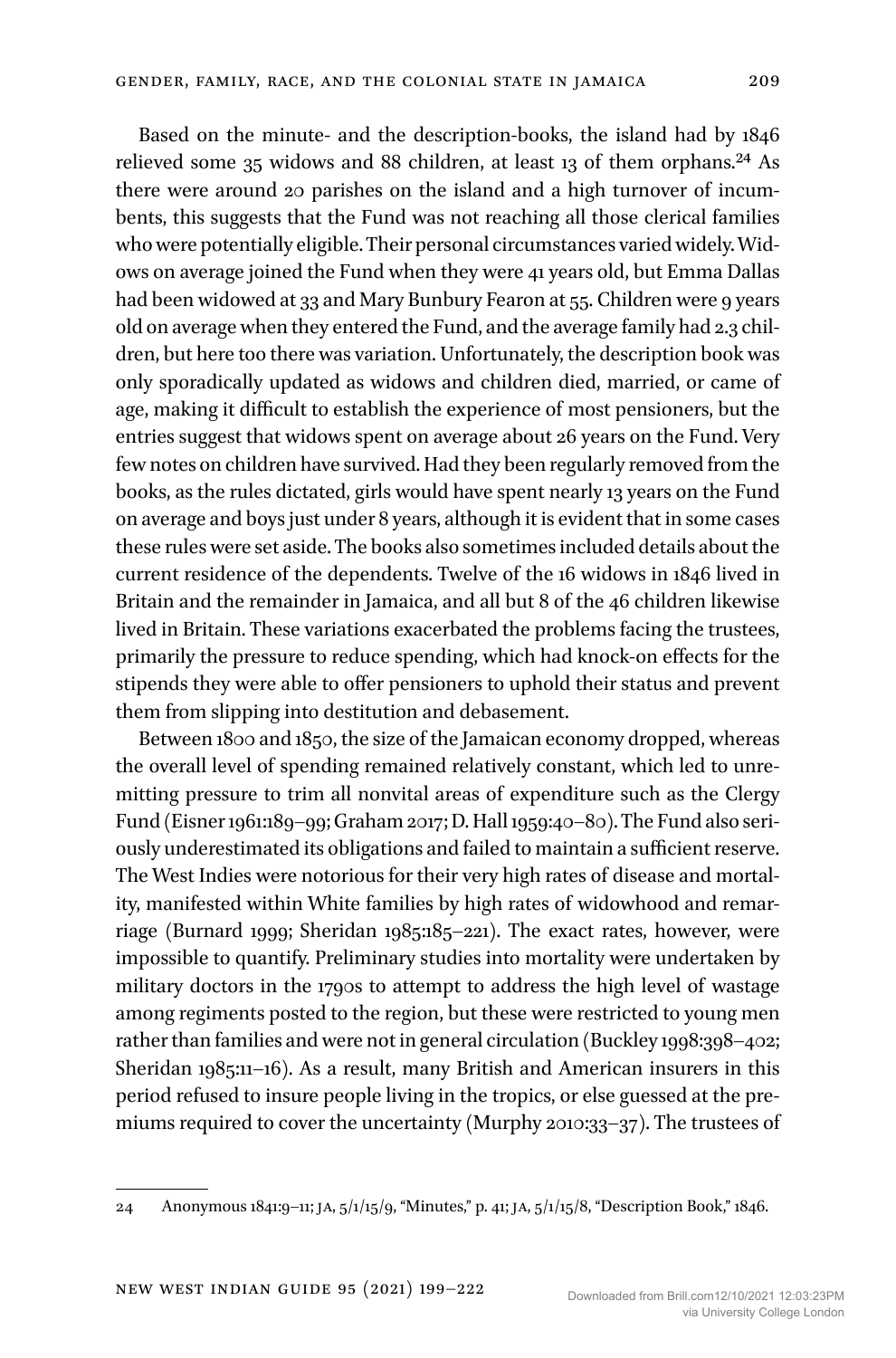the Fund therefore had nothing to guide them in setting sustainable levels of benefits. In this they were not unusual. Even with the benefits of the latest in actuarial science, in 1743 the Scottish Ministers' Widows Fund likewise underestimated its expenditure and overestimated its income by about 25 percent, and required an amending act from Parliament several years later to set it on a sounder footing (Dow 1992:23–55; Dunlop 1967:1–22; Hare & Scott, 1992:56– 76). However, its founders had adopted the principle of fixing initial stipends at a conservative level and allowing any surplus to accumulate for reinvestment and occasional redistribution, whereas in Jamaica the assembly made what was later described as the "grand error" of permitting the trustees to set their own rates and dispose of the entire surplus, without maintaining a reserve.25

Within a few years the Fund was therefore under considerable financial pressure. The stipend for widows was originally fixed at J£150 per year, which was less than a third of the J£420 paid to clergymen under the 1797 act, but still roughly equivalent to the salaries paid by vestries to hospital or workhouse matrons drawn from the island's White middle class.26 This stipend was halved to J£70 in 1809 and moved steadily downward thereafter, reaching merely J£55 per year in 1830, about the amount a midwife, retailer, or innkeeper from the poor White community might earn. Allowances were therefore generous in relation to the little if anything given to non-White women but barely enough to keep genteel clerical widows from falling into the problematic ranks of the poor Whites. The allowance for children was set initially at the high rate of  $JE_5$  per year but then divided into "orphans" and "fatherless" after 1809, and both had halved by 1830.<sup>27</sup> The trustees thus initially fixed the rates far too high and then had to slash them considerably, which would have placed very considerable financial pressure on the beneficiaries. Admittedly, in some cases, the Clergy Fund was not the only source of income left to widows. Dorothy Little noted in 1833, for instance, that she received J£55 per year from the Fund and some J£80 from hiring out her slaves in Jamaica, which gave a modest income.<sup>28</sup> On the other hand, Mary Pownall laid a petition before the assembly in November 1821 which stated that her husband had been owed five years of arrears as rector,

<sup>25</sup> Anonymous 1841:5; Dunlop 1967. The Corporation of the Sons of the Clergy suffered the same problems as the Clergy Fund, and its stipendswere similarly volatile; see Cox1978:31– 48, 56–67, 90–101, 133–37.

<sup>26</sup> ja, 5/1/15/9, "Minutes," pp. 10, 12, 14, 18, 26, 29, 30, 31, 35; Anonymous 1841:5–6, 9–11. For the earnings of White women and their standards of living, see Brathwaite 1971:135–50; Higman 2005:81–84; Mair 2006:137–42.

<sup>27</sup> ja, 5/1/15/9, "Minutes," pp. 10, 12, 14, 18, 26, 29, 30, 31, 35; Anonymous 1841, pp. 5–6, 9–11.

<sup>28</sup> Draper 2010:105–6. For the options open to middling and poor White women in Jamaica, see Mair 2006:127–40.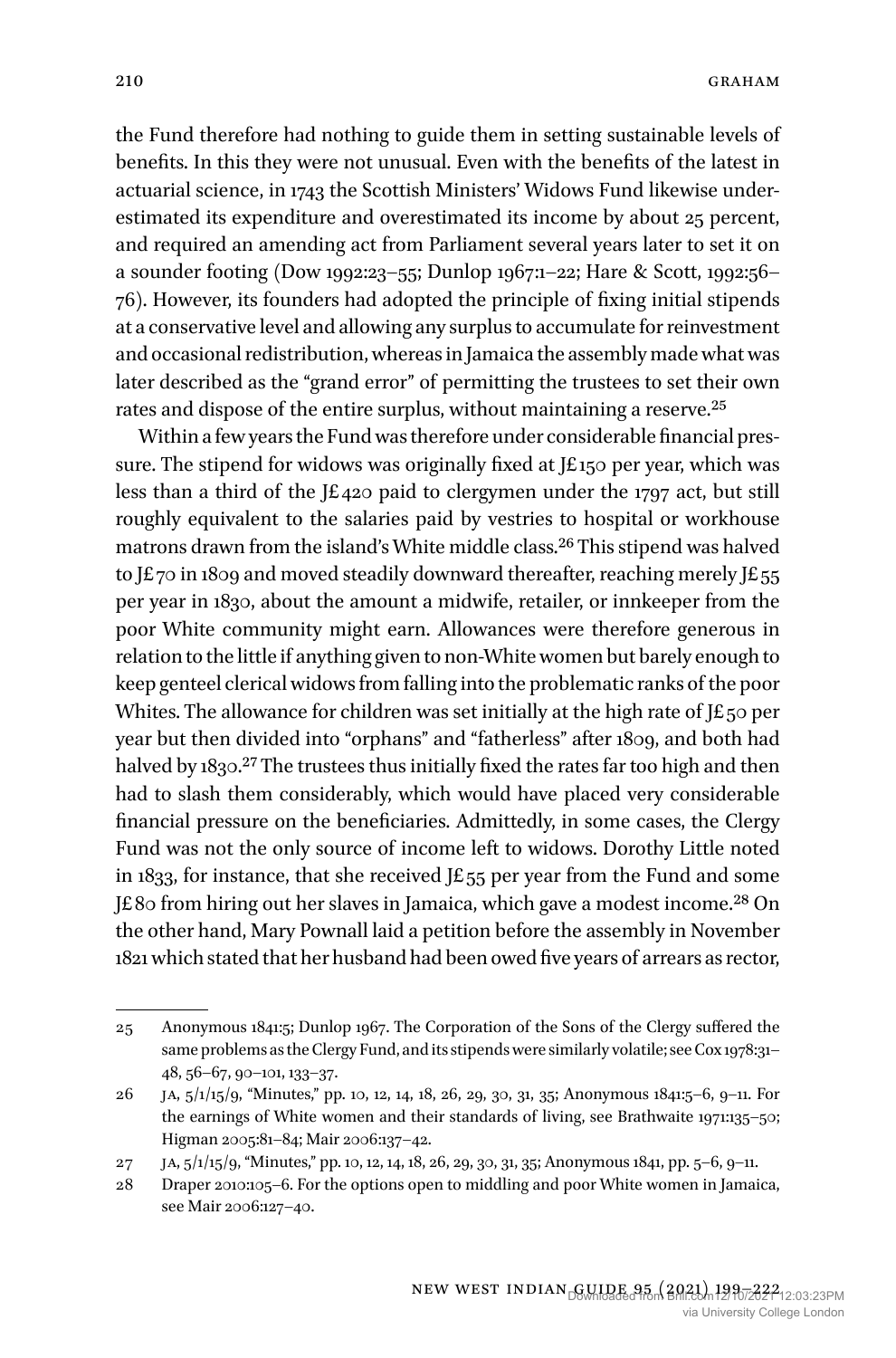that her own savings were exhausted, "and the petitioner is now left with two children without any other dependence than what may be shared to them out of the Clergy Fund," a total of J£105 per year.29 These reductions in the stipend would therefore have entailed considerable hardship for dependents and perhaps done little to prevent some of them from falling into the embarrassing destitution which setting up the Fund had ostensibly been intended to avoid. The desire to manage and protect the bodies of Whites in Jamaica was therefore now complicated by the imperatives of financial sustainability. Indeed, the trustees later congratulated themselves for refusing to dip into their growing capital fund to maintain a higher stipend, concluding in 1841 that "nothing but a strict adherence to this principle of accumulation … would have enabled us to withstand the pressure that fell upon it soon after that time" (Anonymous 1841:5).

This readiness to allow White women to fall into indigence to preserve the financial situation of the fund can also be seen in the gradual narrowing of eligibility by the trustees. In 1806 they resolved to restrict the Fund only to children born during the incumbency of each clergyman, and to lay out money from the Fund to secure the necessary legislation from the assembly, though both efforts in 1807 and 1808 failed.30 An amending act in 1821 put its finances on a new footing, and although it relaxed some restrictions by allowing the dependents of clergymen who had paid in for between 10 and 20 years to receive half stipends, it tightened them up elsewhere by reducing the allowances made to wives who had not been resident on the island with their husbands.<sup>31</sup> A proposal by Reverend Campbell in 1835 to extend the stipend to boys to the age of 23, "where it can be shown … that the sons of the said clergymen are *bona fide* prosecuting their studies for the Church," was defeated and withdrawn, showing that the island was unwilling to subsidize the principle noted above of the clerical family as the seedbed for the next generation of clergymen.32 From 1808, trustees also began to demand much greater documentary proof from applicants, including lists of the dependents, then formal certificates of their ages and status, which their clerk was required to keep updated, culminating in an order in 1846 for him to keep formal description- and letter-books.<sup>33</sup> Payment was made conditional on having correct vouchers, with the enrolment of Mrs. Jenkins and her two daughters in 1827 being deferred until she could

<sup>29</sup> tna, co 140/107, *Votes 1821*, pp. 75–76, 131; ja, 5/1/15/9, "Minutes," p. 27.

<sup>30</sup> JA,  $5/1/15/9$ , "Minutes," pp. 8–9.

<sup>31</sup> *Laws of Jamaica* 1802–24, vii:301–3 (1 Geo. iv c. 21).

<sup>32</sup> ja, 5/1/15/9, "Minutes," p. 36.

<sup>33</sup> JA,  $\frac{5}{15/9}$ , "Minutes," pp. 10, 16, 17, 19, 20, 27, 47.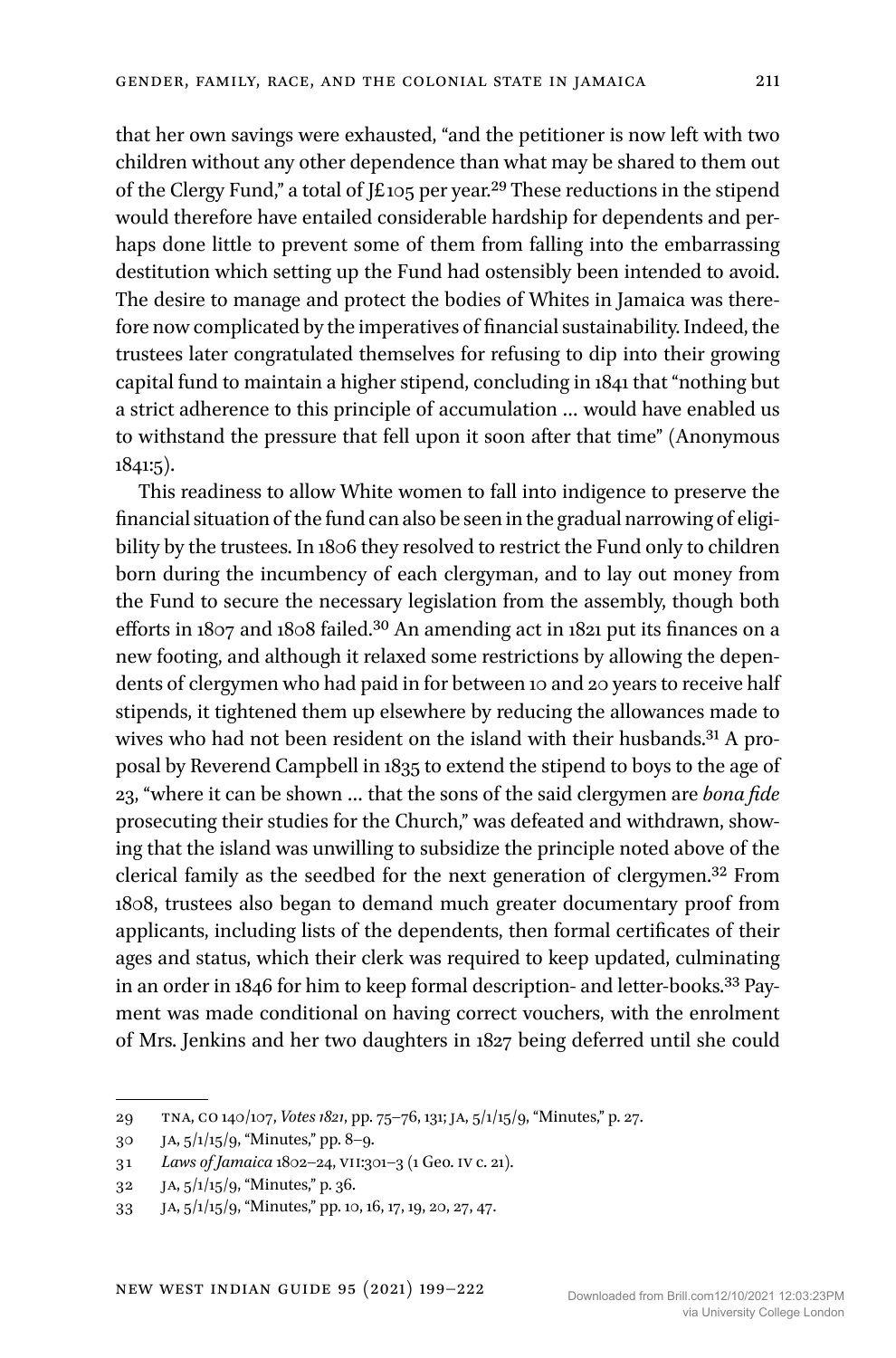provide them with "proper certificates."34 The discretionary authority of the trustees was initially exercised rather generously, with Harriet Burton and her five children being advanced J£200 in March 1809 for their passage to Europe, the trustees "taking into consideration the embarrassment and distress of her situation."35 This gradually dried up. In 1821, for example, Lizey [sic] Frances Haswell asked for the allowance for her son William to be continued past the age of 16, since he was incapable of taking care of himself "from the loss of his intellects," but this open-ended commitment was rejected.36

Though aiming to maintain the respectability of White clerical families as models of conduct for other Whites, when put to the test the trustees were therefore more concerned to maintain the financial integrity of the Fund than to maintain the position of the White women and children who relied on it. This is not to say that the Fund had no effect whatsoever or that dependents were unable to exercise their own agency to obtain what they were owed. As with the Indian fund analyzed by Ghosh, the elements of contract and mutual obligation that were essential principles of the Fund offered a certain degree of leverage for women determined to obtain what was due to them (Ghosh 2003b). Though the laconic entries in the minute book do not provide much detail about petitioners or their petitions, it is clear that in some cases—such as Harriet Burton or Lizey Haswell—widows could petition the trustees directly.37 Some could even go over their heads and appeal to the house of assembly. Bonella Stewart was refused admission to the fund in November 1820, for instance, and presented a petition to the house two weeks later praying either for admission or relief, though the motion to admit the petition was itself decisively defeated.38 She may have then switched the focus of attack to the vestry of St Elizabeth's, where her husband had been rector, since the trustees were forced to address a letter to the parish clerk in 1833 confirming that Stewart was not considered to be eligible for relief.39 Even when widows were not able to meet the trustees directly, they may have played an important role securing all of the documentation specified by the trustees, as in the case of Harriet Burton, who dispatched an affidavit from Britain in 1815 which confirmed the age of her son and allowed her to claim the  $E_5$  in arrears which she

<sup>34</sup> JA,  $5/1/15/9$ , "Minutes," pp. 16, 17.

<sup>35</sup> ja, 5/1/15/9, "Minutes," pp. 12–13.

<sup>36</sup> JA,  $5/1/15/9$ , "Minutes," p. 25.

<sup>37</sup> JA,  $5/1/15/9$ , "Minutes," pp. 12–13, 25.

<sup>38</sup> tna, co 140/105, *Votes 1820*, p. 100; ja, 5/1/15/9, "Minutes," p. 23.

<sup>39</sup> ja, 5/1/15/9,"Minutes," p. 35. Unfortunately, there is a gap in the minutes of the Clergy Fund between December 1830 and December 1833.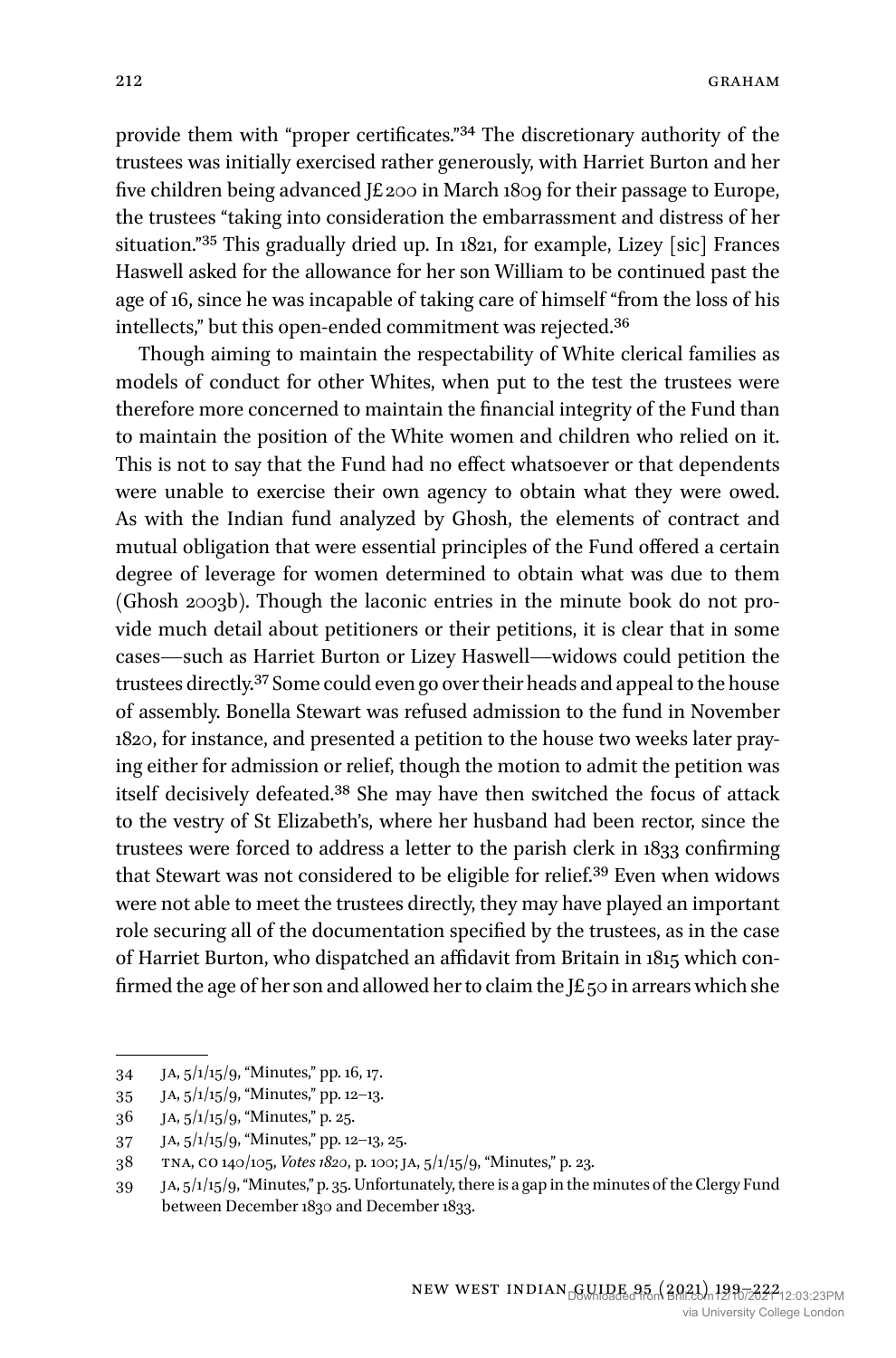was owed.<sup>40</sup> Indeed, the readiness of families to subvert the aims of the Clergy Fund by insisting on the pensions the assembly had promised them, even when they returned home rather than choosing to remain in Jamaica as exemplars of White domesticity, might be seen as further proof of their agency.

Once again though this agency needs to be contextualized, and, just as the careful intervention in gender, family, class, and race by the assembly was cut across by a range of other concerns, so too was the room for women to exercise their agency over the state moderated by a range of other factors. For example, although some women did petition the trustees or even the assembly directly, most of the surviving examples suggest that they primarily interacted with the trustees through male agents, relatives, or friends. The circumstance of Helen Williams and her four children was brought to the attention of the trustees in 1808, for instance, by three clergymen, who certified that the family were unprovided-for and worthy of being relieved.41 The impracticality of requiring up-to-date certificates from dependents living in Britain was represented to the trustees in 1845 by three men acting as their agents in Jamaica, who noted the expense and inconvenience involved, "to parties who in almost all cases perform their duties *gratis*."42 This does not mean these women had no voice at all. The small detail included in the agents' petition in 1845 that "winter is staring these ladies in the face, and a regular remittance is everything to persons of small means" was probably based on letters which had passed between the women and their agents, and, like the widows' petitions analyzed by Ghosh and Rosenhaft, attempted to secure allowances by playing into cultural expectations of female dependency and male responsibility (Ghosh 2003b; Rosenhaft 2004; Rosenhaft 2006). It was thus, however, an indirect and muffled voice, which relied upon the intermediation of male agents and trustees.

Moreover, although a general pressure for change came from the determination of widows to assert their rights to support from the Fund, policy was also set by the trustees with reference to other factors such as the financial pressures and eligibility requirements noted above, as well as a growing sense of financial sustainability and intergenerational equity. As soon as it became clear that the capital of the Fund might not be adequate to meet future demands, the trustees took steps to increase its income with an amending act in 1804 requiring contributions to continue even when a living was vacant.43 By 1820, numbers of dependents had increased to such a level that the trustees decided to

Downloaded from Brill.com12/10/2021 12:03:23PM

<sup>40</sup> JA,  $5/1/15/9$ , "Minutes," p. 20.

<sup>41</sup> ja, 5/1/15/9, "Minutes," pp. 9–10. See also p. 19.

<sup>42</sup> JA,  $5/1/15/9$ , "Minutes," pp.  $56-7$ .

<sup>43</sup> *Laws of Jamaica* 1802–24, v:9–11 (45 Geo. iii c. 23).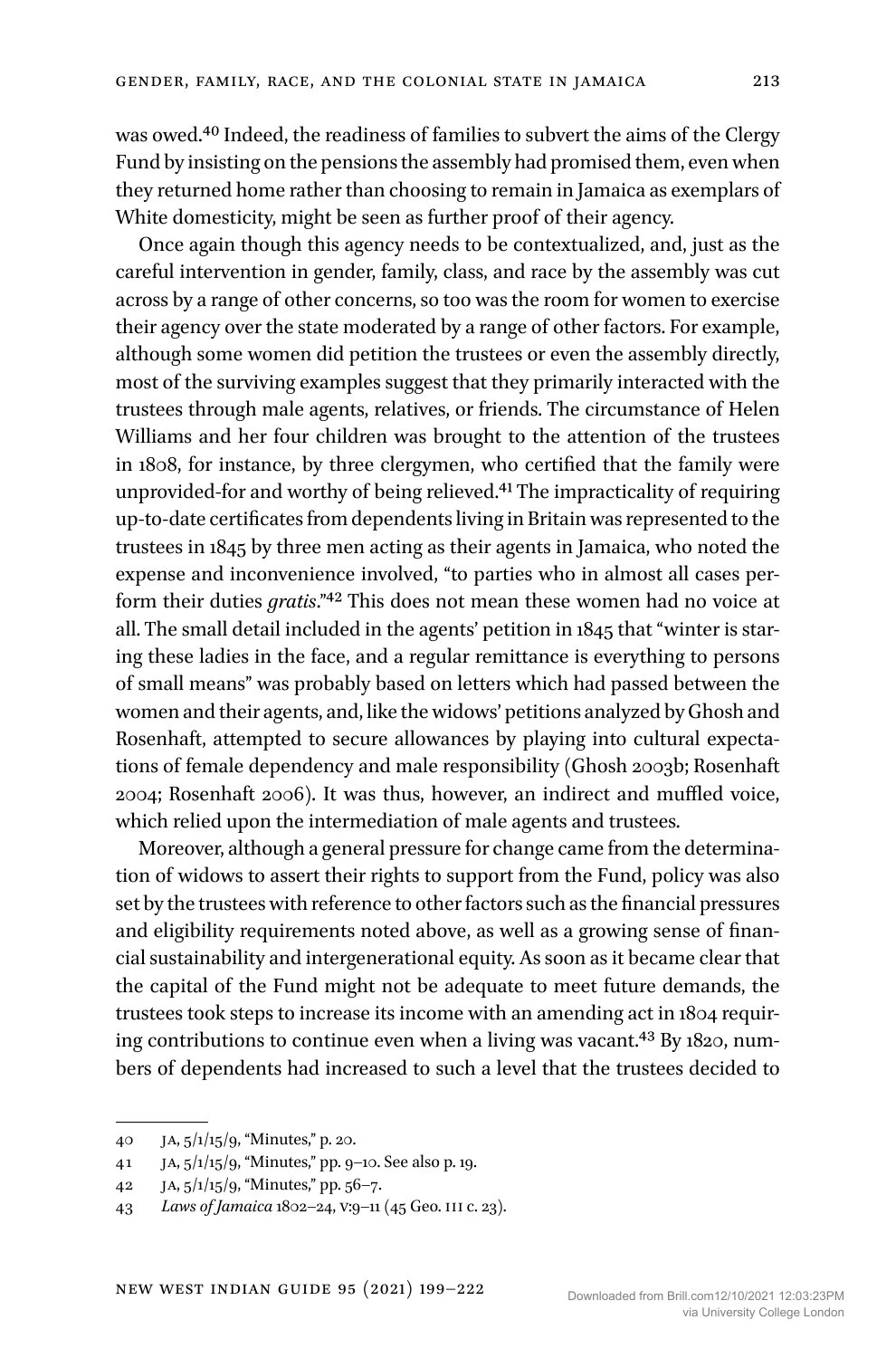lobby the assembly directly for an amending act, which retrospectively argued that the Fund had never been intended to accumulate indefinitely and that contributions should therefore gradually shift from capital accumulation to the payment of pensions.44 The overriding concern was equity. "Some plan should be devised to apportion more equally among the clergy of different periods both the expense of contributing towards the fund and the benefits to be derived from it," the committee reported, so the shift would be tapered over the next thirty years, with the "equitable aim … to equalise, as far as may be, the allowances to annuitants of different periods, but with a leaning in favour of remote annuitants," in order to leave a margin of error. Stipends therefore continued to fall, as noted above, from J£70 for widows in 1821 to J£55 by 1830, when the trustees agreed that although the capital had risen by a quarter from J£20,434 to J£26,133, "still, from the large sum overpaid … last year it is considered advisable that the stipends should remain the same."45 It was only in December 1836 that the trustees raised their stipends to J£100 for widows, then J£140 in December 1837, with proportional increases for children, to prevent them from falling into poverty.46

The end of slavery on the island in 1834 and the period of "apprenticeship" or indentured service in 1838 had comparatively little impact, and between 1838 and 1846 the economy of Jamaica enjoyed a short Indian summer, as tariff protection enabled planters to sell their sugar at high enough rates to pay generous wages to the free population (Eisner 1961:189–99; D. Hall 1959:40–80). Increased prosperity meant that the trustees of the Clergy Fund were briefly able to raise pensions to support the position of clerical families, putting them back into the ranks of the White middle class, but they also continued to look for ways to trim their expenditure. The board agreed in December 1839, for instance, that the existing acts of 1797, 1801, and 1821 should be consolidated and a bill presented to the house of assembly.<sup>47</sup> They convened a committee in November 1840 "to enquire and report to this Board the amount of pecuniary aid necessary to enable the trustees of this fund to continue the present rate of annuities without any reduction."48 The main pressures came from a combination of the growing clamor among the island's curates to be allowed into the Clergy Fund,

<sup>44</sup> tna, co 140/105, *Votes 1820*, pp. 68, 109–10; *Laws of Jamaica* 1802–24, ii:301–3 (1 Geo. iv c. 21); Anonymous 1841:5–11.

<sup>45</sup> ja, 5/1/15/9, "Minutes," p. 34. The growth of the Clergy Fund can be tracked in the *Journals* and *Votes* of the house of assembly, and up to 1834 in Anonymous 1841:11. It had reached J£30,839 by 1840 and £27,322 sterling, or about J£44,000, by 1865.

<sup>46</sup> ja, 5/1/15/9, "Minutes," pp. 36, 38.

<sup>47</sup> ja, 5/1/15/9, "Minutes," pp. 40–41; *Laws of Jamaica* 1841:227–28 (3 Vic c. 60 ss. 8–10).

<sup>48</sup> JA,  $5/1/15/9$ , "Minutes," pp. 42–45.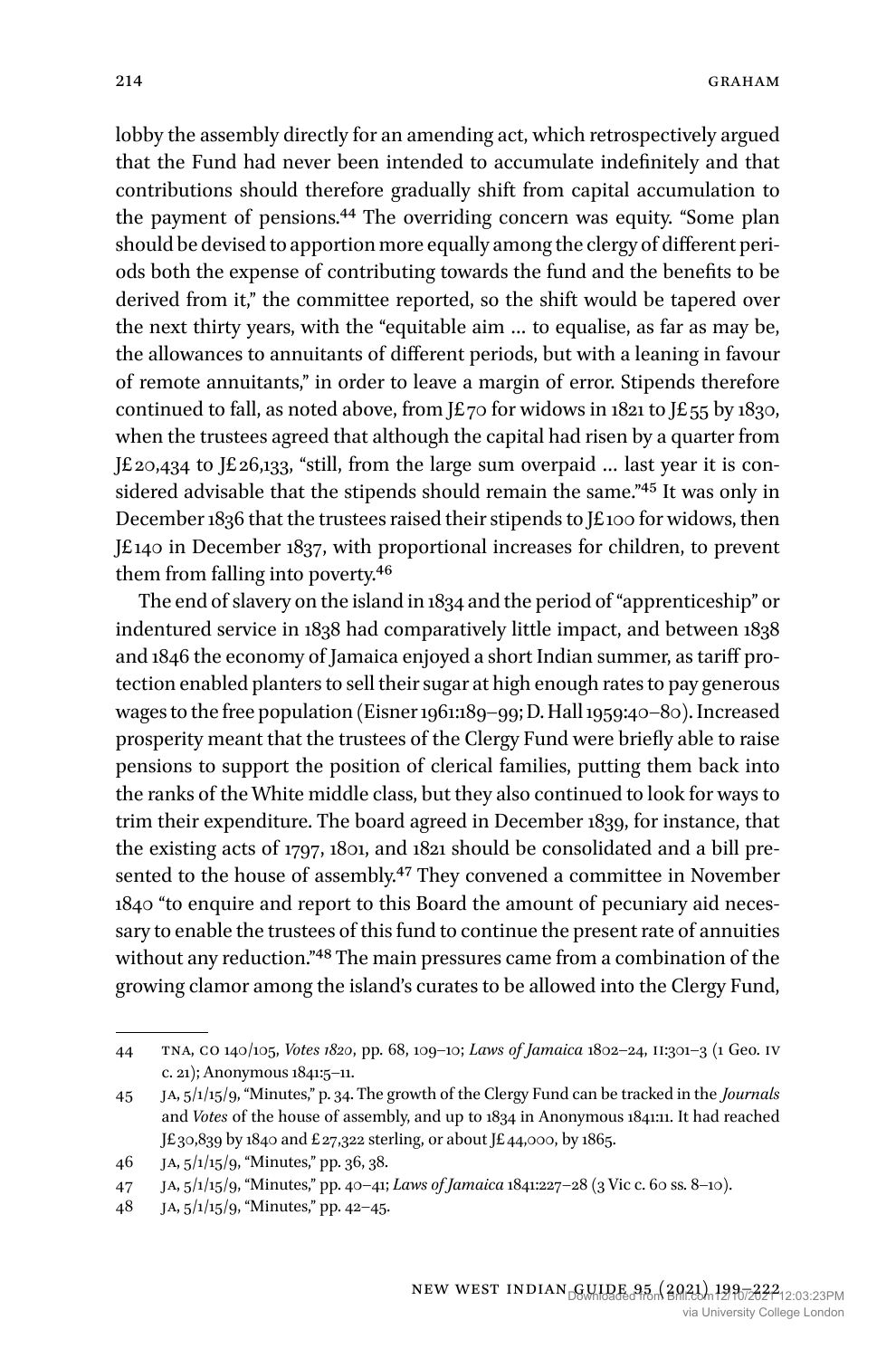on the one hand, and the rise of actuarial science in Britain and the United States on the other (Minter 1990:23–9, 124–29). The latter promised to set life insurance on a more sustainable basis, and was being introduced into the West Indies in the 1840s through agencies of metropolitan firms and the formation of two local firms, the Barbados Mutual Life Assurance Society in 1840 and the Jamaica Mutual Life Assurance Company in 1844.49

Under pressure from curates, the assembly set up a separate fund for them in 1842 and decided to consult two actuaries, including John Finlaison, a government actuary and later the first president of the Institute of Actuaries, about merging them upon an equitable basis.50 Finlaison advised against it but also took a broader look at the Clergy Fund itself and, horrified, urged further economies. Stipends had been cut by 10 percent for 1840 but were now reduced even further to J£83 by 1846 on his advice, as, "if the present annuitants continue to receive pensions above the mean … future annuitants will be compelled to put up with allowances proportionably *below* the due mean, which would be a most apparent hardship."<sup>51</sup> Equity remained key and actuarial science now allowed a more exact calculation of how the funds should be distributed across generations, but at the expense of once again reducing the annuities to present recipients by a third. Similarly, whereas formerly it had seemed only fair that rectors retiring after 10 or 15 years should receive a half or full allowance, Finlaison now argued that this was "a most serious and inequitable drain upon the fund," and that instead the Funds should adopt the practice in Britain of buying out those leaving, "after the mode of purchasing assurances adopted by friendly societies when members change their abode."52 This was duly adopted by two separate acts passed in 1844 and 1845 for separate Curates' and Rectors' Funds, which corrected the "great error" of 1797 by setting a fixed stipend for recipients, subject only to the periodic adjustment by the actuary, and "framed upon the most correct calculations which the circumstances of the case will admit, and in such a manner that the interest of all persons having … claims … may be secured."53 Once again the colonial state sacrificed White widows and orphans to other priorities.

<sup>49</sup> Alborn 2009; Karch & Carter 1997:1–53; Lindo 1994:1–88; Murphy 2010.

<sup>50</sup> Anonymous 1841:11–14 and tna, co 140/136, *Votes 1842*, pp. 118–25; *Laws of Jamaica* 1843: 349–50 (6 Vic c. 50).

<sup>51</sup> tna, co 140/136, *Votes 1844*, p. 120.

<sup>52</sup> tna, co 140/136, *Votes 1844*, p. 120.

<sup>53</sup> *Laws of Jamaica* 1844:117–22 (8 Vic. c. 38); *Laws of Jamaica* 1846:539–45 (9 Vic. c. 39); Finlaison 1866:1, 7–11.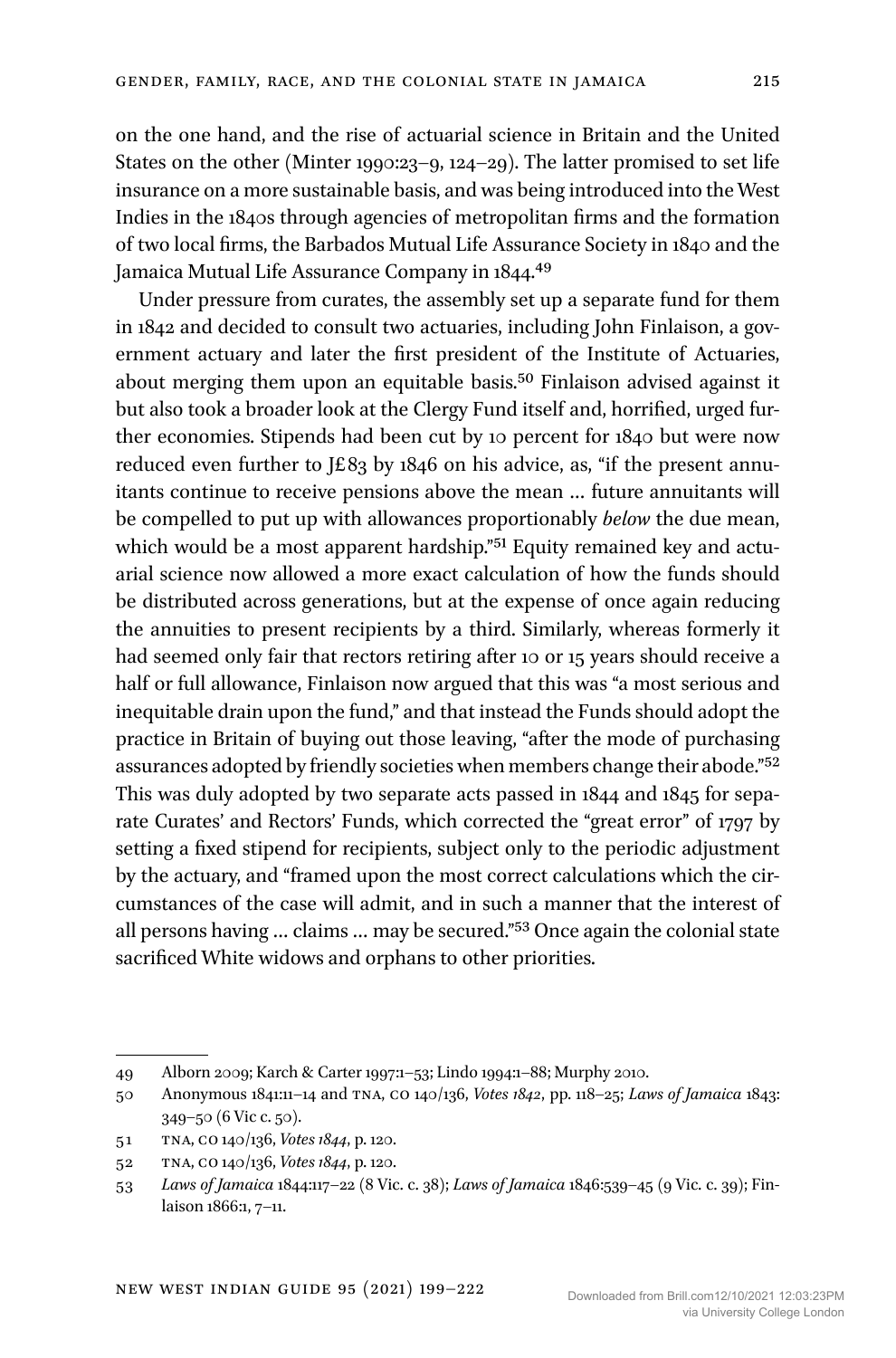#### **4 Conclusion**

The Clergy Fund therefore produced a number of outcomes, one of which was the creation of the Jamaica Mutual in 1839, whose founders extensively consulted both the trustees and their actuary before the venture was formally incorporated in 1844 (Lindo 1994:25–26, 70–71). Another was a conservative level of stipends, initially due to underfunding and then to ensure longterm sustainability, which resulted in miserly allowances for the widows and orphans of White clergymen (Bailey 1868a; Bailey 1868b; Finlaison 1866:1–17). Although there is no way to tell how far the prospect of being denied relief influenced their behavior, the decision to cut back allowances made it more likely that these White women and children would fall into poverty and destitution, and also reduced the leverage that the colonial state was able, as in the case of poor relief for poor White women, to exercise in order to promote and reward certain patterns of conduct. Its role in delineating and then reinforcing the position of White women and children on the island was therefore limited. However, the efforts of widows to claim the pensions to which they argued they were entitled help to shed light on the precarious existence of White women below the ranks of the planter elite, and the limited opportunities for agency open to them. More significantly, as an institutional embodiment of the cultural attitudes and assumptions then circulating on the island about the appropriate behavior and conduct of White women and children and families, particularly when they were from clerical families, the Clergy Fund offers an important insight into those views and attitudes. It shows that White women and children were expected to act as exemplars of familial domesticity and virtue and a counterpoint to the disordered moral and sexual corruption of free women of color. Most importantly, however, they were expected to act in an instrumentalist way as the tools of planter interests, to be deployed as a rhetorical answer to abolitionist critiques and then sacrificed as necessary to the more urgent priorities of financial imperatives. Both groups were victims in different ways, and to very different extents, of a colonial state organized and run by, with, and for the White male planters who dominated its politics.

#### **Acknowledgments**

I am grateful to Trevor Burnard, Daniel Livesay, Anne Hanley, and the two anonymous reviewers of this article for their comments and advice. The research was funded by a British Academy Postdoctoral Fellowship, and the arti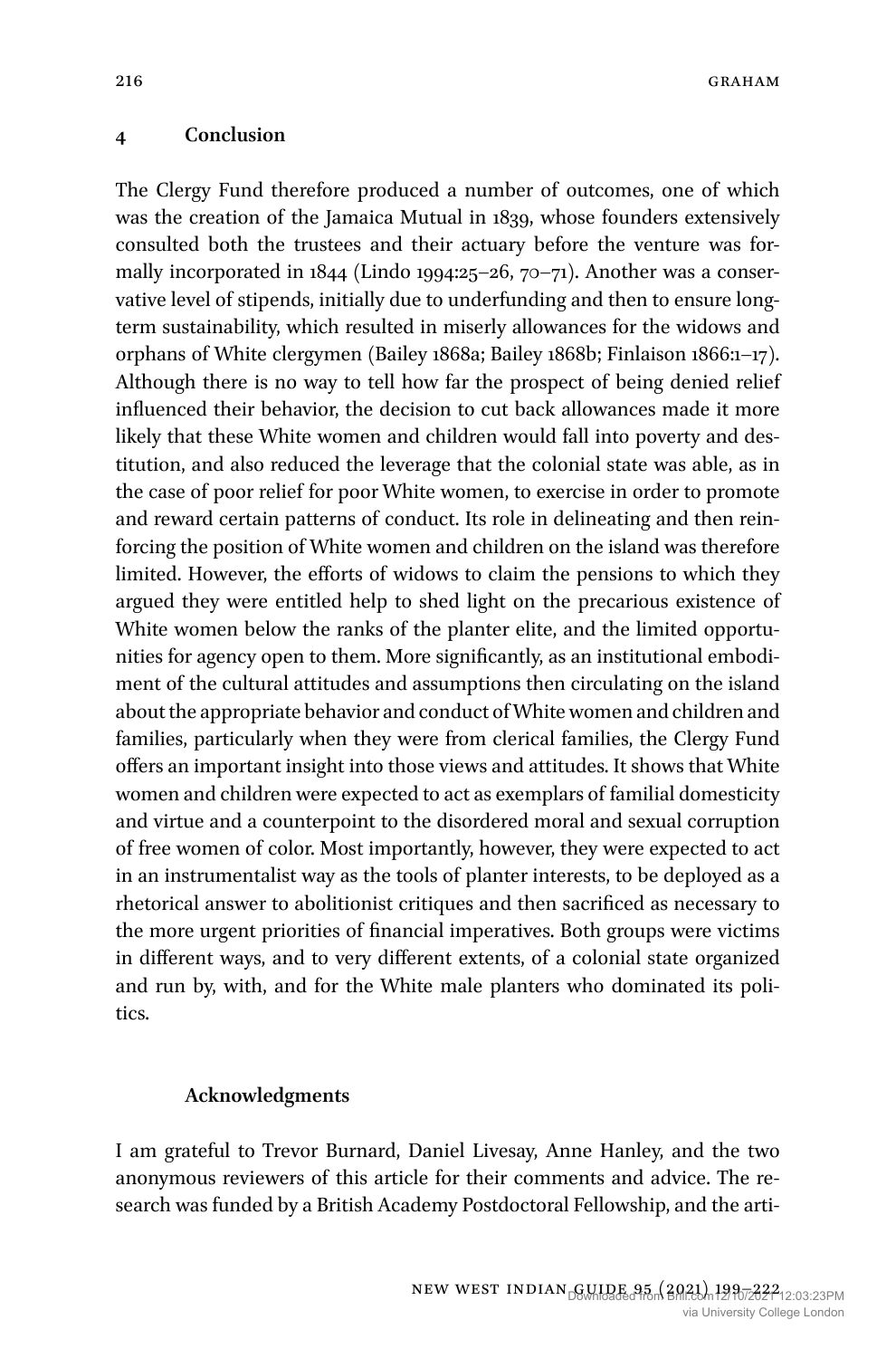cle written during a Leverhulme Early Career Fellowship, and I am likewise grateful to both for their financial support.

#### **References**

- Alborn, Timothy, 2009. *Regulated Lives: Life Insurance and British Society, 1800–1914*. Toronto on: University of Toronto Press.
- Altink, Henrice, 2001. Slavery by Another Name: Apprenticed Women in Jamaican Workhouses in the Period 1834–81. *Social History* 26(1):40–59.
- Altink, Henrice, 2007. *Representations of SlaveWomen in Discourses on Slavery and Abolition, 1780–1838*. London: Routledge.
- Anonymous, 1841. *A Brief Notice of the Rise, Progress and Present State of the Jamaica Clergy Fund*. Kingston: n.p.
- Bailey, Arthur H., 1868a. *Rectors' and Island Curates' Fund of Jamaica: Letter on the Question of Compensation*. London: n.p.
- Bailey, Arthur H., 1868b. *Report on the Rectors' and Island Curates' Funds, Jamaica*. Ipswich, U.K.: n.p.
- Barash, Carol, 1990. The Character of Difference: The Creole Woman as Cultural Mediator in Narratives About Jamaica. *Eighteenth Century Studies* 23(4):406–24.
- Best, Geoffrey, 1964. *Temporal Pillars: Queen Anne's Bounty, the Ecclesiastical Commissioners, and the Church of England*. Cambridge: Cambridge University Press.
- Brackenridge, R. Douglas & Lois A. Boyd, 1988. *Presbyterians and Pensions: The Roots and Growth of Pensions in the Presbyterian Church, USA*. Louisville KY: Westminster John Knox Press.
- Brathwaite, Kamau, 1971. *The Development of Creole Society in Jamaica, 1770–1820*. Oxford: Oxford University Press.
- Brereton, Bridget, 1998. Gendered Testimonies: Autobiographies, Diaries and Letters by Women as Sources for Caribbean History. *Feminist Review* 59(1):143–63.
- Brown, Christopher, 2006. *Moral Capital: Foundations of British Abolitionism*. Chapel Hill: University of North Carolina Press for the Omohundro Institute of Early American History and Culture.
- Buckley, Roger N., 1998. *The British Army in the West Indies: Society and the Military in the Revolutionary Age*. Gainesville: University Press of Florida.
- Burnard, Trevor G., 1991. Inheritance and Independence: Women's Status in Early Colonial Jamaica. *William and Mary Quarterly* 48(1):93–114.
- Burnard, Trevor G., 1999. "The Countrie Continues Sicklie": White Mortality in Jamaica, 1655–1780. *Social History of Medicine*12(1):45–72.
- Burnard, Trevor G., 2002. "A Matron in Rank, a Prostitute in Manners …": The Manning Divorce of 1741 and Class, Race, Gender and the Law in Eighteenth Century Jamaica.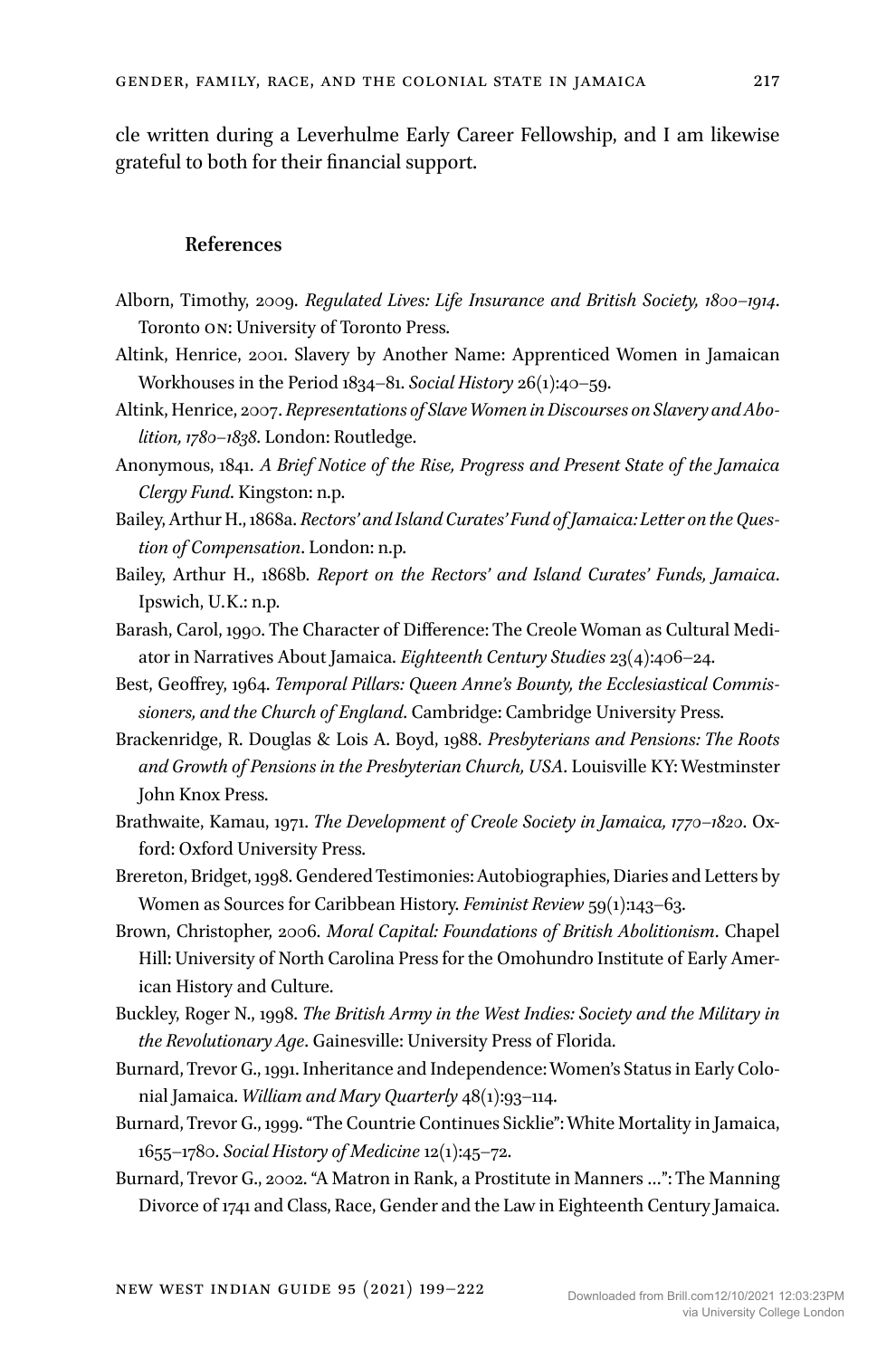*In* Verene Shepherd (ed.), *Working out Slavery, Pricing Freedom: Perspectives from the Caribbean, Africa and the African Diaspora*. London: Palgrave Macmillan, pp. 133–52.

- Burnard, Trevor G., 2004. *Mastery, Tyranny, and Desire: Thomas Thistlewood and His Slaves in the Anglo-Jamaican World*. Kingston: University of the West Indies Press.
- Burnard, Trevor G., 2006. "Rioting in Goatish Embraces": Marriage and Improvement in Early British Jamaica. *The History of the Family* 11(4):185–97.
- Bush, Barbara, 1981. White "Ladies," Coloured "Favourites" and Black "Wenches": Some Considerations on Sex, Race and Class Factors in Social Relations in White Creole Society in the British Caribbean. *Slavery & Abolition* 2(3):245–62.
- Cox, Nicholas, 1978. *Bridging the Gap: A History of the Corporation of the Sons of the Clergy over 300 Years, 1655–1978*. Oxford: Oxford University Press.
- Davidoff, Leonore & Catherine Hall, 2002. *Family Fortunes: Men and Women of the English Middle Class, 1780–1850*. London: Routledge.
- Dow, James Bremner, 1992. Early Actuarial Work in Eighteenth-Century Scotland. *In* A. Ian Dunlop (ed.), *The Scottish Ministers' Widows' Fund, 1743–1993*. Edinburgh: St Andrew Press, pp. 23–55.
- Draper, Nicholas, 2010. *The Price of Emancipation: Slave-Ownership, Compensation and British Society at the End of Slavery*. Cambridge: Cambridge University Press.
- Dunkley, D.A., 2013. *Agency of the Enslaved: Jamaica and the Culture of Freedom in the Atlantic World*. Lanham MD: Lexington Books.
- Dunlop, A. Ian, 1967. Provision for Ministers' Widows in Scotland—Eighteenth Century. *In* A. Ian Dunlop (ed.), *The Scottish Ministers' Widows' Fund, 1743–1993*. Edinburgh: St Andrew Press, pp. 1–22.
- Dunn, Richard S., 1972. *Sugar and Slaves: The Rise of the Planter Class in the EnglishWest Indies, 1624–1713*. Chapel Hill: University of North Carolina Press.
- Eisner, Gisela, 1961. *Jamaica, 1830–1930: A Study in Economic Growth*. Manchester, U.K.: Manchester University Press.
- Fergus, Claudius K., 2013. *Revolutionary Emancipation: Slavery and Abolitionism in the British West Indies*. Baton Rouge: Louisiana State University Press.
- Finlaison, Alexander Glen, 1866. *Report on the Jamaica Rectors' Fund, with Annuity Tables*. Kingston: printed by George Henderson.
- Forde-Jones, Cecily, 1998. Mapping Racial Boundaries: Gender, Race, and Poor Relief in Barbadian Plantation Society. *Journal of Women's History* 10(3):9–31.
- Fryar, Christienna D., 2016. Imperfect Models: The Kingston Lunatic Asylum Scandal and the Problem of Postemancipation Imperialism. *Journal of British Studies* 55(4):709–27.
- Fuentes, Marisa J., 2016. *Dispossessed Lives: Enslaved Women, Violence, and the Archive*. Philadelphia: University of Pennsylvania Press.
- Ghosh, Durba, 2003a. Gender and Colonialism: Expansion or Marginalization? *Historical Journal* 47(3):737–55.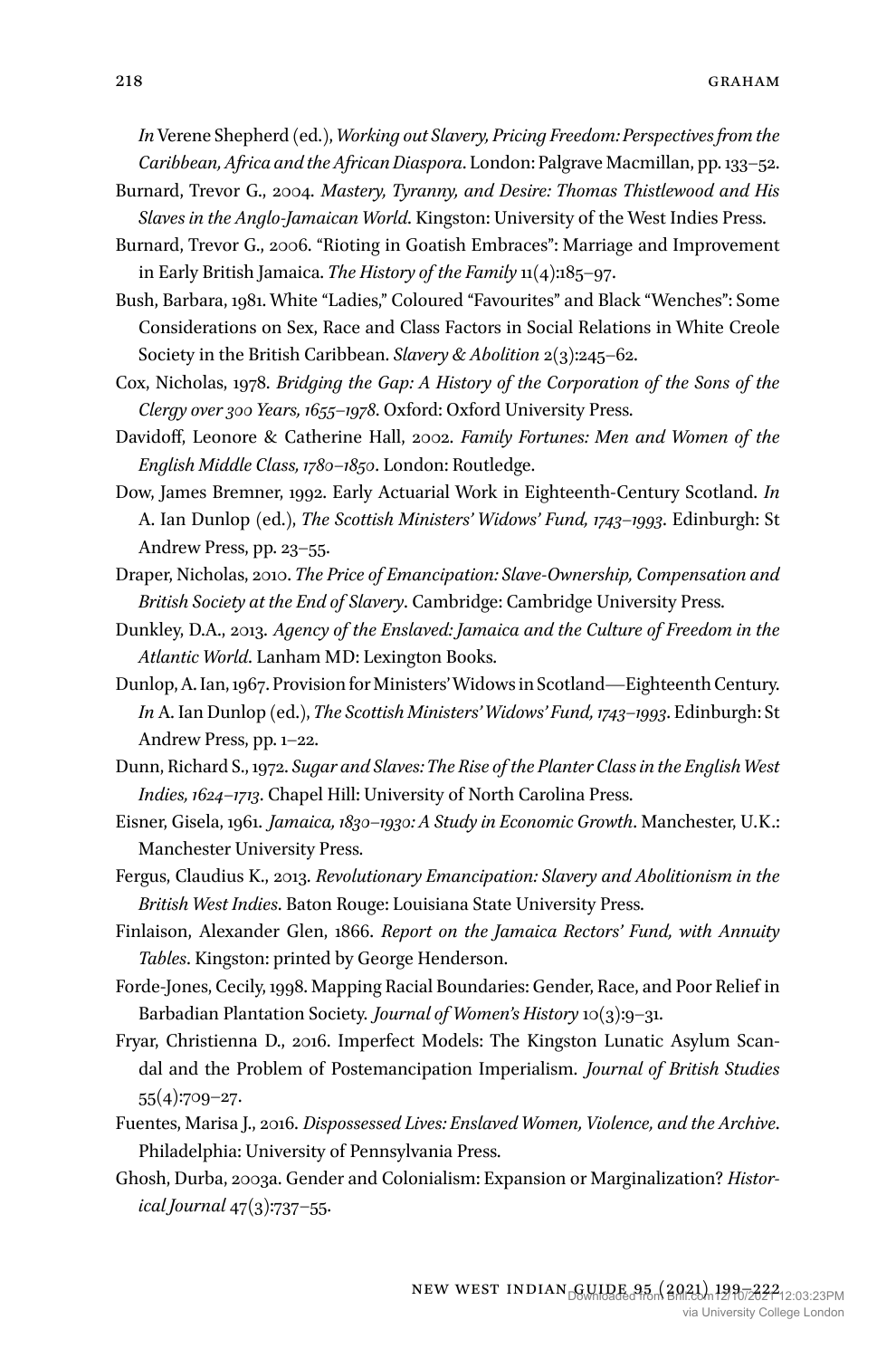- Ghosh, Durba, 2003b. Making and Un-Making Loyal Subjects: Pensioning Widows and Educating Orphans in Early Colonial India. *Journal of Imperial and Commonwealth History* 31(1):1–28.
- Glasson, Travis, 2012. *Mastering Christianity: Missionary Anglicanism and Slavery in the Atlantic World*. Oxford: Oxford University Press.
- Graham, Aaron, 2017. The Colonial Sinews of Imperial Power: The Political Economy of Jamaican Taxation, 1768–1838. *Journal of Imperial and Commonwealth History* 45(2):188–209.
- Graham, Aaron, 2018a. Jamaican Legislation and the Transatlantic Constitution, 1664– 1839. *Historical Journal* 61(2):327–55.
- Graham, Aaron, 2018b. Legislatures, Legislation and Legislating in the British Atlantic, 1692–1800. *Parliamentary History* 37(3):369–88.
- Hall, Catherine, 2002. *Civilising Subjects: Colony and Metropole in the English Imaginations, 1830–1867*. Chicago: University of Chicago Press.
- Hall, Douglas, 1959. *Free Jamaica 1838–1865: An Economic History*. New Haven CT: Yale University Press.
- Hardwick, Julie, Sarah M.S. Pearsall & KarinWulf, 2013. Introduction: Centring Families in Atlantic Histories. *William and Mary Quarterly* 70(2):205–24.
- Hare, David J.P. & William F. Scott, 1992. The Scottish Ministers' Widows' Fund of 1744. *In* A. Ian Dunlop (ed.), *The Scottish Ministers' Widows' Fund, 1743–1993*. Edinburgh: St Andrew Press, pp. 56–76.
- Higman, B.W., 2005. *Plantation Jamaica 1750–1850: Capital and Control in a Colonial Economy*. Kingston: University of the West Indies Press.
- Higman, B.W., 2011. *Proslavery Priest: The Atlantic World of John Lindsay, 1729–1788*. Kingston: University of the West Indies Press.
- Hogarth, Rana, 2017. Charity and Terror in Eighteenth-Century Jamaica: The Kingston Hospital and Asylum for Deserted "Negroes." *African and Black Diaspora: An International Journal* 10(3):281–98.
- Jacob, W.M., 2007. *The Clerical Profession in the Long Eighteenth Century, 1680–1840*. Oxford: Oxford University Press.
- Jones, Cecily, 2007. *Engendering Whiteness: White Women and Colonialism in Barbados and North Carolina, 1627–1865*. Manchester, U.K.: Manchester University Press.
- Jones, Margaret, 2008. The Most Cruel and Revolting Crimes: The Treatment of the Mentally Ill in Mid-Nineteenth-Century Jamaica. *Journal of Caribbean History* 42(2):290–309.
- Josephs, Aleric, 2015. Jamaica Planter Women and the Challenges of Plantation Management. *Journal of Caribbean History* 49(1):1–31.
- Karch, Cecilia & Henderson Carter, 1997. *The Rise of the Phoenix: The Barbados Mutual Life Assurance Society in Caribbean Economy and Society, 1840–1990*. Kingston: University of the West Indies Press.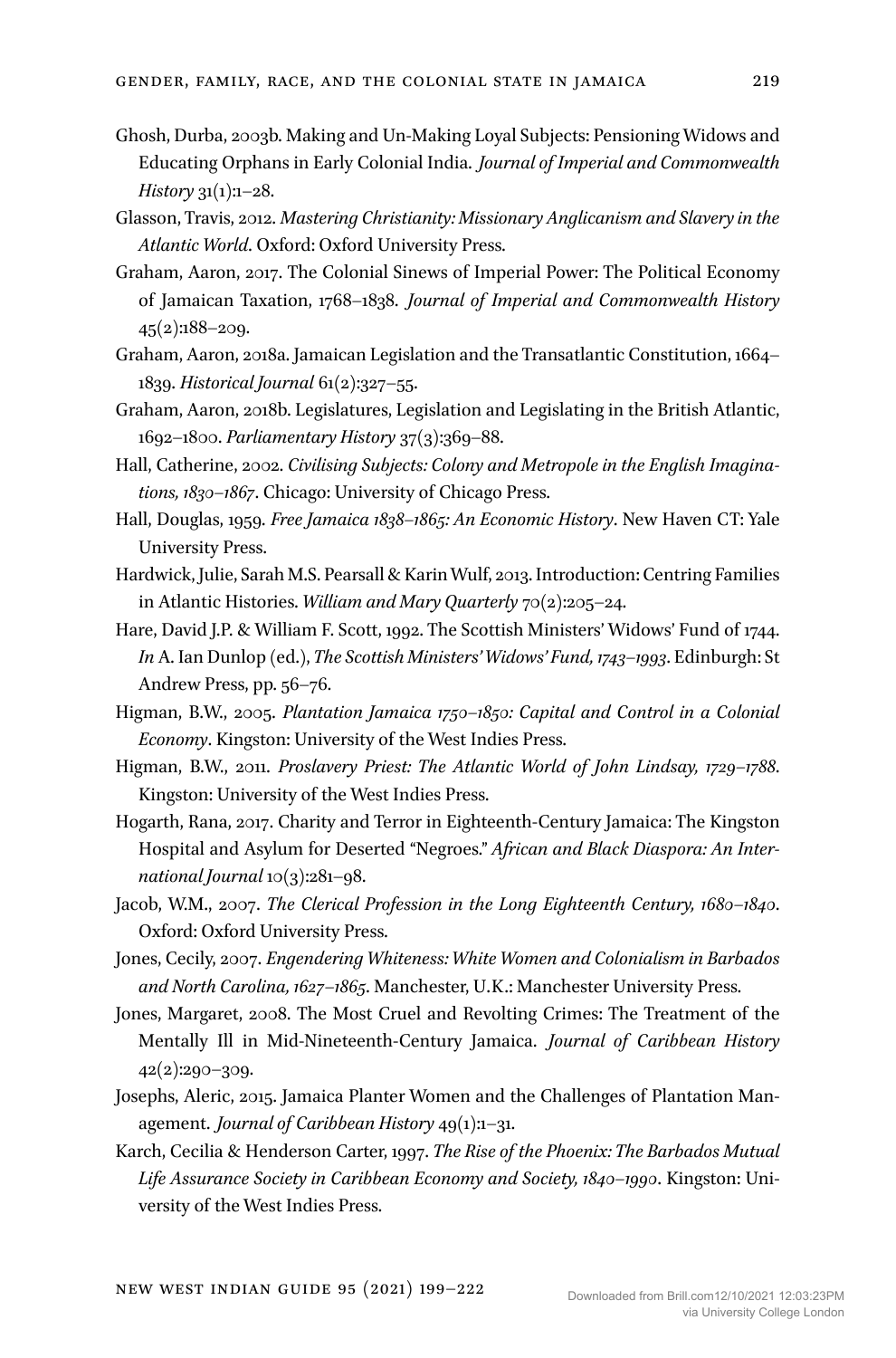- Lambert, David, 2005. The Counter-Revolutionary Atlantic: White West Indian Petitions and Proslavery Networks. *Social & Cultural Geography* 6(3):405–20.
- *Laws of Jamaica*, 1802–24. *The Laws of Jamaica*, 1802–24. Vols. i, ii, iii, iv, v, and vii. St Jago de la Vega, Jamaica: n.p. [7 vols.]
- *Laws of Jamaica*, 1841. *The Laws of Jamaica Passed in the Third Year of the Reign of Queen Victoria*, 1841. Spanish Town, Jamaica: n.p.
- *Laws of Jamaica*, 1843. *The Laws of Jamaica Passed in the Sixth Year of the Reign of Queen Victoria*, 1843. Spanish Town, Jamaica: n.p.
- *Laws of Jamaica*,1844.*The Laws of JamaicaPassed intheEighthYear of the Reign of Queen Victoria*, 1844. Spanish Town, Jamaica: n.p.
- *Laws of Jamaica*, 1846. *The Laws of Jamaica Passed inthe Ninth Year of the Reign of Queen Victoria*, 1846. Spanish Town, Jamaica: n.p.
- Lindo, Donald, 1994. *Time Tells Our Story: The History of the Jamaica Mutual Life Assurance Society, 1844–1994*. Kingston: University of the West Indies Press.
- Livesay, Daniel, 2018. *Children of Uncertain Fortune: Mixed-Race Jamaicans in Britain and the Atlantic Family, 1733–1833*. Chapel Hill: University of North Carolina Press.
- Lockley, Tim, 2005. Rural Poor Relief in Colonial South Carolina. *Historical Journal* 48(4):955–76.
- Long, Edward, 1774. *The History of Jamaica*. London: printed for T. Lowndes.
- Mackie, Erin, 2006. Jamaican Ladies and Tropical Charms. *Ariel: A Review of International English Literature* 37(2–3):189–220.
- Mair, Lucille Mathurin, 2006. *A Historical Study of Women in Jamaica, 1655–1844*. Kingston: University of the West Indies Press.
- Major, Emma, 2012. *Madam Britannia: Women, Church, and Nation 1712–1812*. Oxford: Oxford University Press.
- Manning, Helen Taft, 1966. *British Colonial Government after the American Revolution, 1782–1820*. Hamden CN: Archon Books.
- Minter, R.A., 1990. *Episcopacy without Episcopate: The Church of England in Jamaica before 1824*. Upton-on-Severn, U.K.: Self-Publishing Association.
- Murphy, Sharon A., 2010. *Investing in Life: Insurance in Antebellum America*. Baltimore MD: Johns Hopkins University Press.
- Murray, Alexander L., 1956. The Constitutional Development of Jamaica, 1774–1815. Unpublished Ph.D. thesis, University of London.
- Murray, D.J., 1965. *The West Indies and the Development of Colonial Government, 1801– 1834*. Oxford: Oxford University Press.
- Newman, Brooke N., 2010. Gender, Sexuality and the Formation of Racial Identities in the Eighteen-Century Anglo-Caribbean World. *Gender & History* 22(3):585–602.
- Newman, Brooke N., 2018. *A Dark Inheritance: Blood, Race, and Sex in Colonial Jamaica*. New Haven CT: Yale University Press.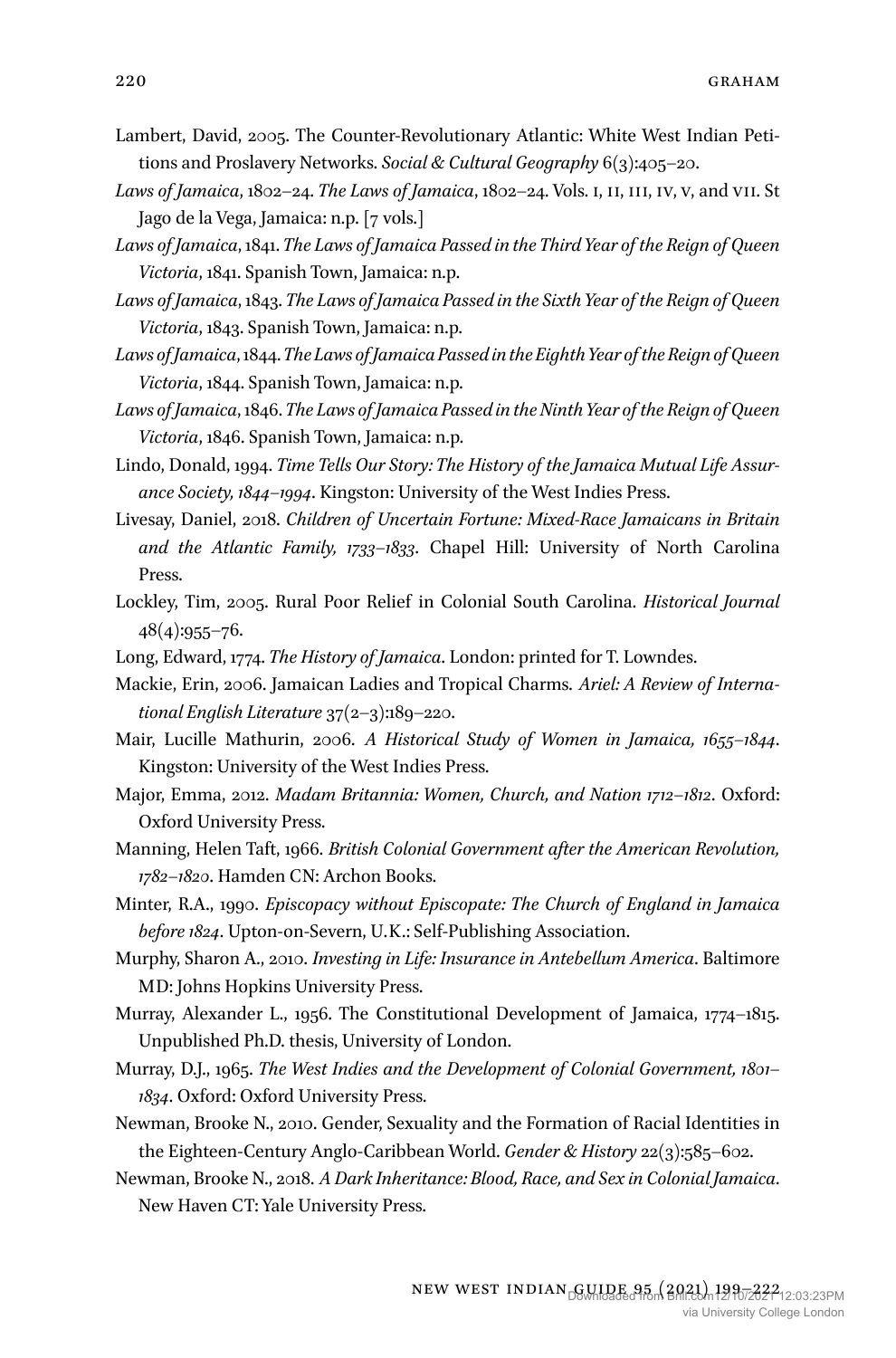- O'Shaughnessy, Andrew, 2000. *An Empire Divided: The American Revolutionary and the British Caribbean*. Philadelphia: University of Pennsylvania Press.
- Pares, Richard, 1963. *War and Trade in the West Indies, 1739–1763*. London: Frank Cass.
- Paton, Diana, 2004. *No Bond but the Law: Punishment, Race, and Gender in Jamaican State Formation, 1780–1870*. Durham: University of North Carolina Press.
- Paugh, Katherine, 2017. *The Politics of Reproduction: Race, Medicine and Fertility in the Age of Abolition*. Oxford: Oxford University Press.
- Pearce, Ernest Harold, 1904. *The Sons of the Clergy, 1655–1904*. London: John Murray.
- Pearsall, Sarah M.S., 2003. "The Late Flagrant Instance of Depravity in My Family": The Story of an Anglo-Jamaican Cuckold. *William and Mary Quarterly* 60(3):549–82.
- Petley, Christer, 2005. "Legitimacy" and Social Boundaries: Free People of Colour and the Social Order in Jamaican Slave Society. *Social History* 30(4):481–98.
- Petley, Christer, 2009. *Slaveholders in Jamaica: Colonial Society and Culture During the Era of Abolition*. London: Pickering & Chatto.
- Petley, Christer, 2011. "Devoted Islands" and "That Madman Wilberforce": British Proslavery Patriotism During the Age of Abolition. *Journal of Imperial and Commonwealth History* 39(3):393–415.
- Petley, Christer, 2012. Gluttony, Excess, and the Fall of the Planter Class in the British Caribbean. *Atlantic Studies* 9(1):85–106.
- Porter, Andrew, 2004. *Religion versus Empire? British Protestant Missionaries and Overseas Expansion, 1700–1914*. Manchester, U.K.: Manchester University Press.
- Ragatz, Lowell J., 1928. *The Fall of the Planter Class in the British Caribbean, 1763–1833: A Study in Social and Economic History*. New York and London: The Century Company.
- Rosenhaft, Eve, 2004. Did Women Invent Life Insurance?: Widows and the Demand for Financial Services in Eighteenth Century Germany. *In* David R. Green & Alastair Owens (eds.), *Family Welfare: Gender, Property and Inheritance since the Seventeenth Century*. Westport CT: Praeger Publishers, pp. 163–94.
- Rosenhaft, Eve, 2006. "But the Heart Must Speak for the Widows": The Origins of Life Insurance in Germany and the Gender Implications of Actuarial Science. *In* Ulrich Gleixner & Marion W. Gray (eds.), *Gender in Transition: Discourse and Practice in German-Speaking Europe, 1750–1830*. Ann Arbor: University of Michigan Press pp. 90–113.
- Ryden, David, 2009. *West Indian Slavery and British Abolition, 1783–1807*. Cambridge: Cambridge University Press.
- Sheridan, Richard B., 1985. *Doctors and Slaves: A Medical and Demographic History of Slavery in the British West Indies, 1680–1834*. Cambridge: Cambridge University Press.
- Smith, Leonard D., 2014. *Insanity, Race and Colonialism: Managing Mental Disorder in the Post-Emancipation British Caribbean, 1838–1914*. Basingstoke, U.K.: Palgrave Macmillan.
- Spurdle, Frederick G., 1962. Early West Indian Government: Showing the Progress of